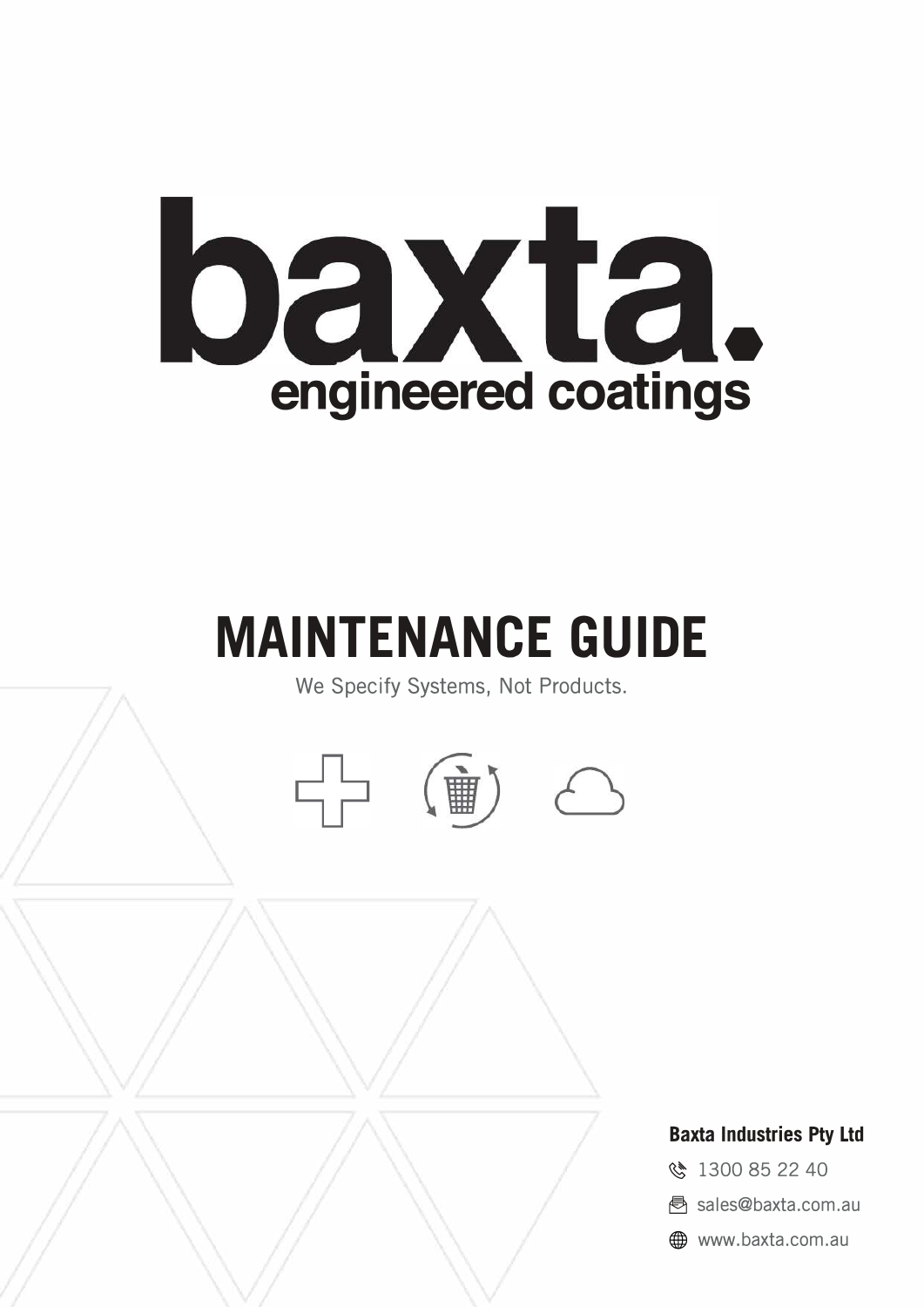



Baxta and its products are the result of a collective goal to define a higher standard in the professional coatings industry. Developed closely with leading architecture firms, interior designers, experienced applicators, major coatings contractors, industry leading project professionals, in conjunction with innovative manufacturers and mother nature to bring to market a brand and products that are engineered from the ground up to provide higher performance coatings & specified coating systems for major projects and professional contractors.

Baxta continues to innovate the coatings industry by delivering exceptional product performance, coating systems and quality assurance support to major project architects, engineers, builders, quantity surveyors, project managers, professional contractors and applicators, industry members and their projects.

Visit our website www.baxta.com.au for more information or contact us on the details below.



**Baxta Engineered Coatings 1300 852 240** ACN: 169581382 admin@baxta.com.au www.baxta.com.au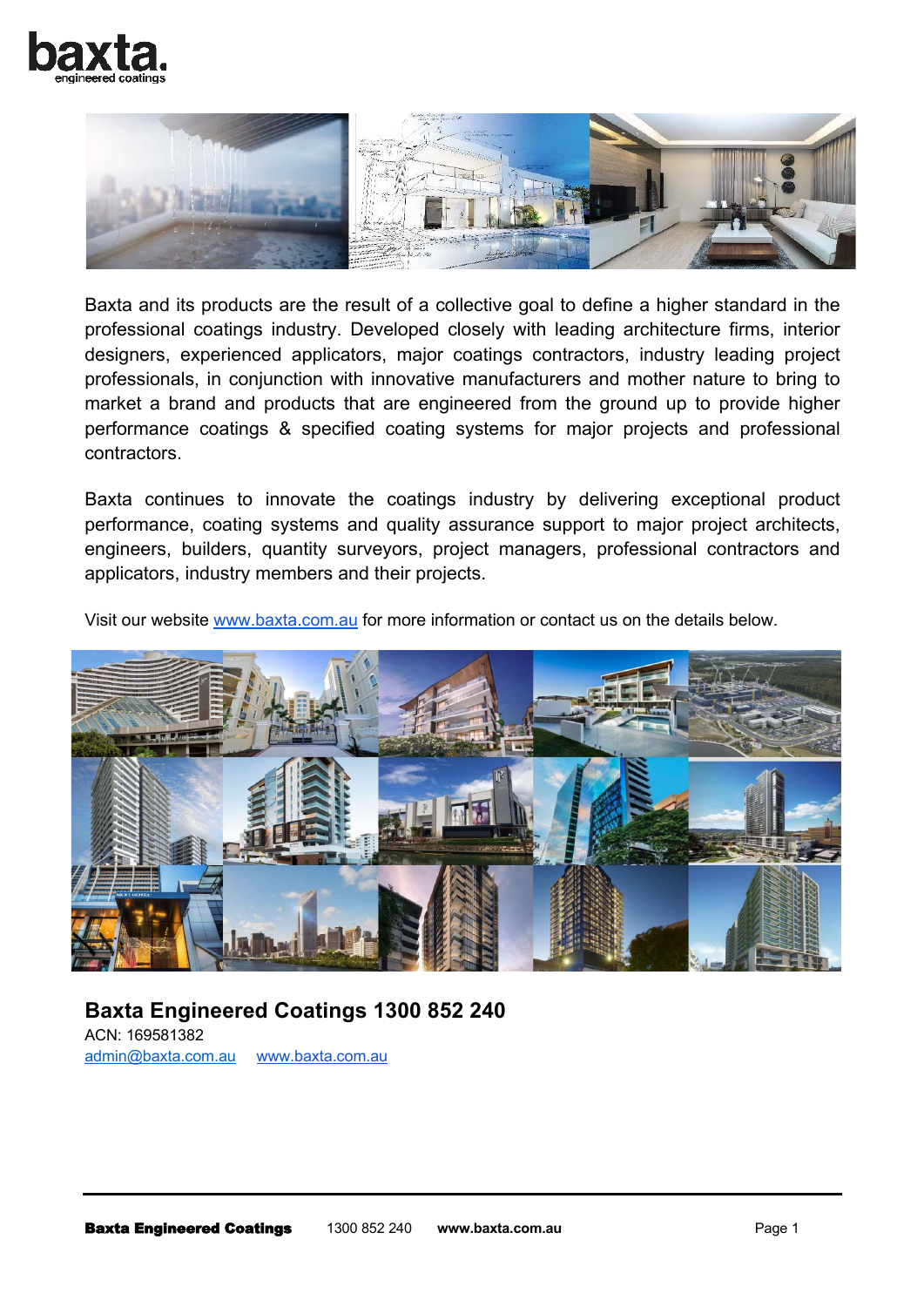

# **TABLE OF CONTENTS**

| $\mathbf{1}$ . |                                                                    | <b>INTERIOR FINISHES</b>                                       | 4               |  |
|----------------|--------------------------------------------------------------------|----------------------------------------------------------------|-----------------|--|
|                | 1.1                                                                | <b>Manual Use</b>                                              | 4               |  |
|                | 1.2                                                                | <b>Periodical Inspection</b>                                   | 4               |  |
|                | 1.3                                                                | <b>Interior Surface Cleaning</b>                               | 4               |  |
|                | 1.4                                                                | Repairs                                                        | 4               |  |
|                | 1.5                                                                | <b>Repair Process</b>                                          | 5               |  |
| 2.             | <b>EXTERIOR FINISHES</b>                                           |                                                                |                 |  |
|                | 2.1                                                                | <b>Periodical Inspection</b>                                   | 6               |  |
|                | 2.2                                                                | <b>Surface Cleaning</b>                                        | 6               |  |
|                | 2.3                                                                | Minor Damage Repairs                                           | 6               |  |
|                | 2.4                                                                | <b>Major Damage Repairs</b>                                    | 6               |  |
|                | 2.5                                                                | Recoating                                                      | 6               |  |
| 3.             | <b>MAINTENANCE OF PAINTED SURFACES</b>                             |                                                                |                 |  |
|                | 3.1                                                                | <b>General Overview</b>                                        | 8               |  |
|                | 3.2                                                                | Criteria for Assessing When to Repaint                         | 8               |  |
|                | 3.3                                                                | <b>Pre-treatment Before Painting</b>                           | 9               |  |
|                | 3.4                                                                | Treatment of Surfaces Affected by Mould                        | 10              |  |
|                | 3.5                                                                | Treatment of Surfaces Affected by Moss and Lichen              | 10              |  |
|                | 3.6                                                                | Repair of Surfaces Affected by Spalling Concrete               | 11              |  |
| 4.             | <b>GAP FILLING</b>                                                 |                                                                |                 |  |
|                | 4.1                                                                | Timber                                                         | 12 <sup>2</sup> |  |
|                | 4.2                                                                | Plaster                                                        | 12              |  |
|                | 4.3                                                                | Hardboard                                                      | 12 <sup>2</sup> |  |
|                | 4.4                                                                | Exterior Surface or Surfaces in Areas Subject to Wetting       | 12              |  |
| 5.             |                                                                    | <b>PAINTED SURFACES IN GOOD CONDITION - All Substrates</b>     | 13              |  |
| 6.             | <b>SURFACES IN POOR CONDITION - Paint Removal Techniques</b><br>14 |                                                                |                 |  |
|                | 6.1                                                                | <b>Removal of Paint</b>                                        | 14              |  |
|                | 6.2                                                                | Heating                                                        | 14              |  |
|                | 6.3                                                                | <b>Abrasive Grit or Water Blasting</b>                         | 15              |  |
|                | 6.4                                                                | <b>Grinding and Sanding</b>                                    | 15              |  |
|                | 6.5                                                                | <b>Chemical Stripping</b>                                      | 16              |  |
|                | 6.6                                                                | Scraping                                                       | 16              |  |
|                | 6.7                                                                | Hammer Gun                                                     | 16              |  |
| 7.             |                                                                    | <b>REPAIR AND MAINTENANCE OF TIMBER AND HARDBOARD SURFACES</b> | 17              |  |
| 8.             | REPAIR AND MAINTENANCE OF PLASTER AND PLASTERBOARD                 |                                                                |                 |  |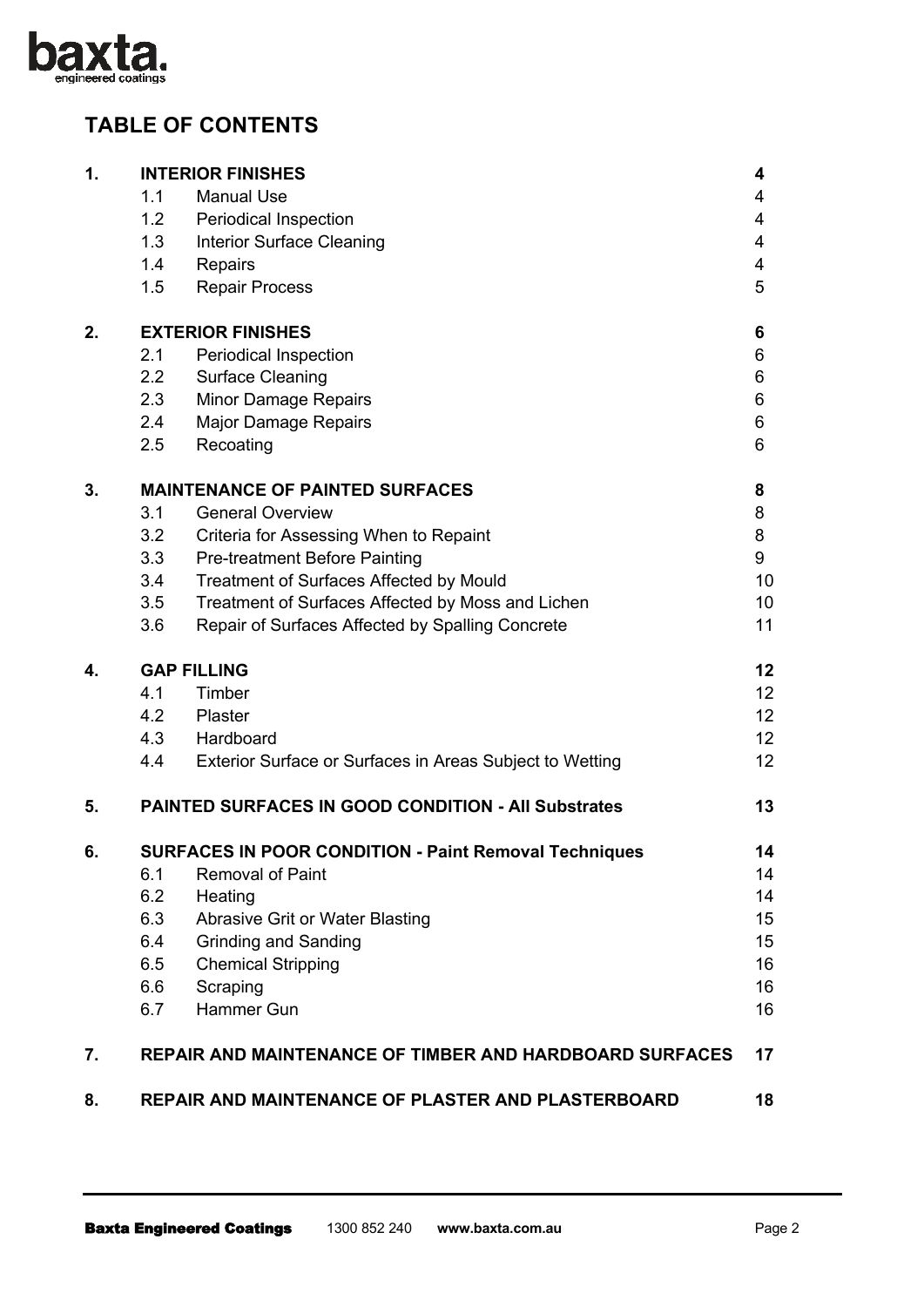

| 9.  | 9.1<br>9.2<br>9.3                                           | <b>REPAIR AND MAINTENANCE OF MASONRY AND CONCRETE SURFACES</b><br><b>Crumbling Mortar</b><br><b>Corroded Brick</b><br><b>Filling Cracks and Crevices</b> | 19<br>19<br>19<br>19 |  |
|-----|-------------------------------------------------------------|----------------------------------------------------------------------------------------------------------------------------------------------------------|----------------------|--|
| 10. |                                                             | REPAIR AND MAINTENANCE OF METALWORK IN POOR CONDITION                                                                                                    | 20                   |  |
| 11. | <b>REPAIR AND MAINTENANCE OF PLASTICS</b>                   |                                                                                                                                                          |                      |  |
| 12. | PROCEDURES FOR THE REMOVAL OF DISCOLOURATION/STAINING<br>22 |                                                                                                                                                          |                      |  |
|     | 12.1                                                        | Efflorescence                                                                                                                                            | 22                   |  |
|     |                                                             | 12.2 Dust                                                                                                                                                | 22                   |  |
|     |                                                             | 12.3 Sulphide Stains                                                                                                                                     | 22                   |  |
|     |                                                             | 12.4 Iron Stains                                                                                                                                         | 23                   |  |
|     |                                                             | 12.5 Tannin Stains                                                                                                                                       | 23                   |  |
|     |                                                             | 12.6 Grease                                                                                                                                              | 23                   |  |
| 13. | <b>YELLOWING</b>                                            |                                                                                                                                                          |                      |  |
|     |                                                             | 13.1 Enamel Paints                                                                                                                                       | 24                   |  |
|     |                                                             | 13.2 Alkyd Enamel Paint                                                                                                                                  | 24                   |  |
|     |                                                             | 13.3 Polyurethane                                                                                                                                        | 24                   |  |
|     |                                                             | 13.4 Varnished Timber                                                                                                                                    | 24                   |  |
|     |                                                             | 13.5 Epoxy and Polyurethane Coatings                                                                                                                     | 24                   |  |
| 14. | <b>VANADIUM STAINING</b>                                    |                                                                                                                                                          | 25                   |  |
| 15. |                                                             | <b>INDUSTRIAL COATING</b>                                                                                                                                | 26                   |  |
|     |                                                             | 15.1 Maintenance Guide                                                                                                                                   | 26                   |  |
|     |                                                             | 15.2 Suggested Cleaning Process                                                                                                                          | 26                   |  |
|     |                                                             | 15.3 Organic Finishes                                                                                                                                    | 27                   |  |
| 16. | <b>RENDER CRACK INSPECTION/REPAIR</b>                       |                                                                                                                                                          |                      |  |
|     | 16.1 Crack Repair                                           |                                                                                                                                                          |                      |  |
|     |                                                             | 16.2 For Cracks Under 1mm                                                                                                                                | 28                   |  |
|     |                                                             | 16.3 For Cracks Under 2mm                                                                                                                                | 28                   |  |
|     |                                                             | 16.4 For Cracks Over 2mm                                                                                                                                 | 28                   |  |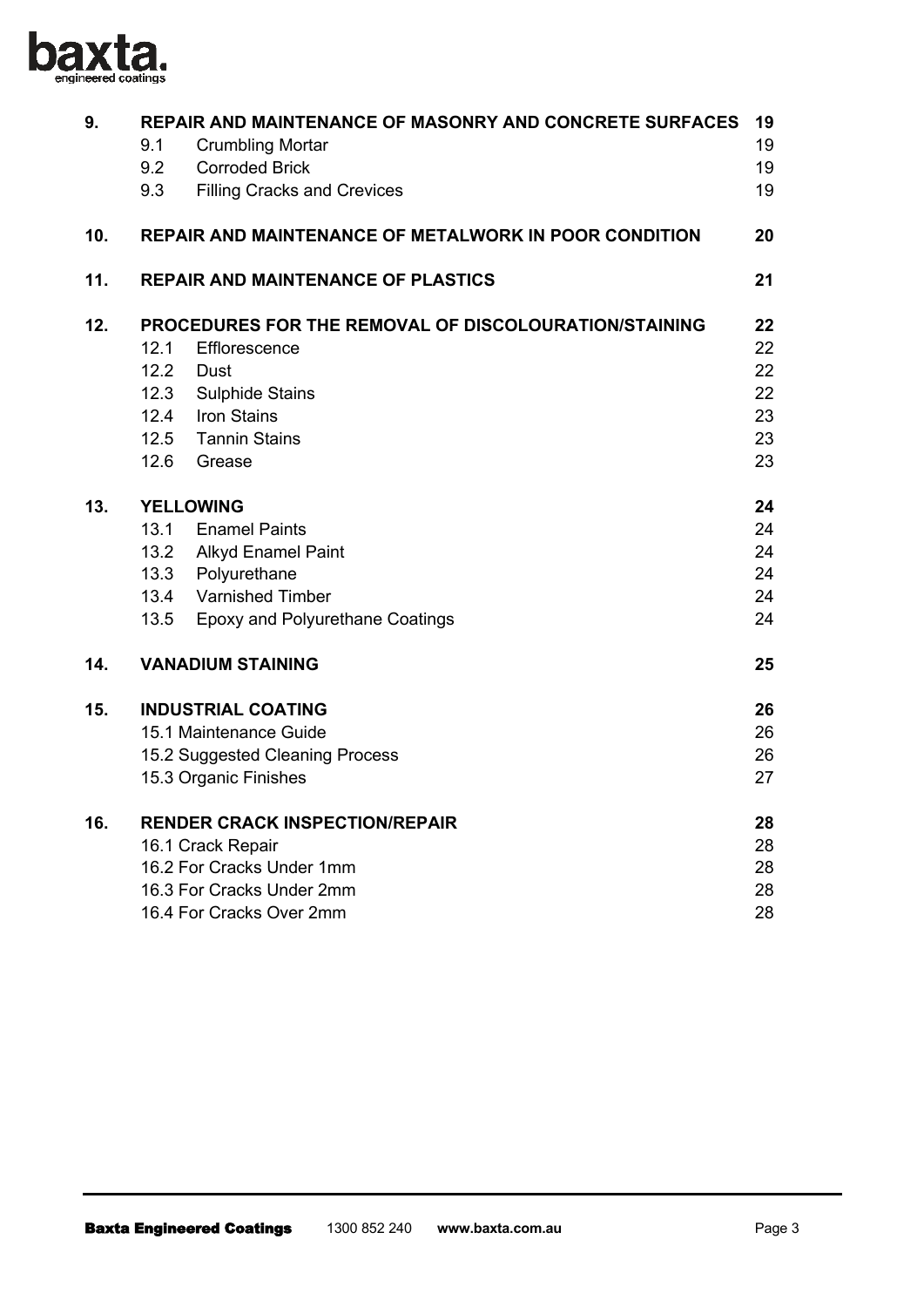

# **1. INTERIOR FINISHES**

## **1.1 Manual Use**

The intent for this manual is to provide the basis for periodic inspection, cleaning and repair of the coated areas relating to interior finishes on walls, ceilings and floors. This guide may be useful and specifying maintenance and remedial coating works describing methods of inspection, cleaning and removal of surface contaminants.

## **1.2 Periodical Inspection**

Yearly visual inspection is recommended for all coated areas. High traffic areas such as floors and walls as well as areas subject to contact should undergo a more regular inspection based on the volume of traffic. a rating system is useful in determining the severity of wear and tear.

- Clean
- Dusty / Loose Surface Dirt
- Soiled / Stained / Ingrained Dirt
- Minor Damage such as Cracking, Flaking or Erosion
- Major Damage such as Film Failure Over Large Areas

## **1.3 Interior Surface Cleaning**

Dusty areas or areas covered, and loose surface should be swept, dusted or vacuumed to maintain optimum appearance. Daily treatment is recommended for floors and eye level surfaces. This can be achieved using a soft cloth or soft bristle brush where possible. Test your preferred cleaning methods to ensure they do not damage the finish.

Areas nominated as soiled, stained or ingrained with dirt should be washed with mild detergent using a soft cloth or soft bristle brush. Rinse with clean water once and allow to fully dry. Repeat process to remove residual marks. When attempting to remove stains, avoid excess rubbing as this may cause glossy patches. Those stains that resist mild detergent should be treated with domestic solvent cleaners such as 'Spray and Wipe'. Spray directly on the stained coating and allow penetration for the recommended time. Rub clean with a soft cloth. Avoid burnishing caused by excessive rubbing. Stains are easier to remove as soon after soiling as possible to minimise penetration and setting in the coating. The longer that stain is left on the coating the harder it is to remove and damage to surface may be more prevalent. High visibility stains should be treated immediately.

These cleaning methods will not remove stubborn stains such as spray paint or marker pen graffiti. Stains such as these should be sealed with the appropriate impervious sealer and over coated as per the original finish.

#### **1.4 Repairs**

Areas with damage should be assessed for the cause of film fracture to identify underlying weakness or design faults. Early identification and elimination of design faults will prevent further damage and minimise the cost of repairs.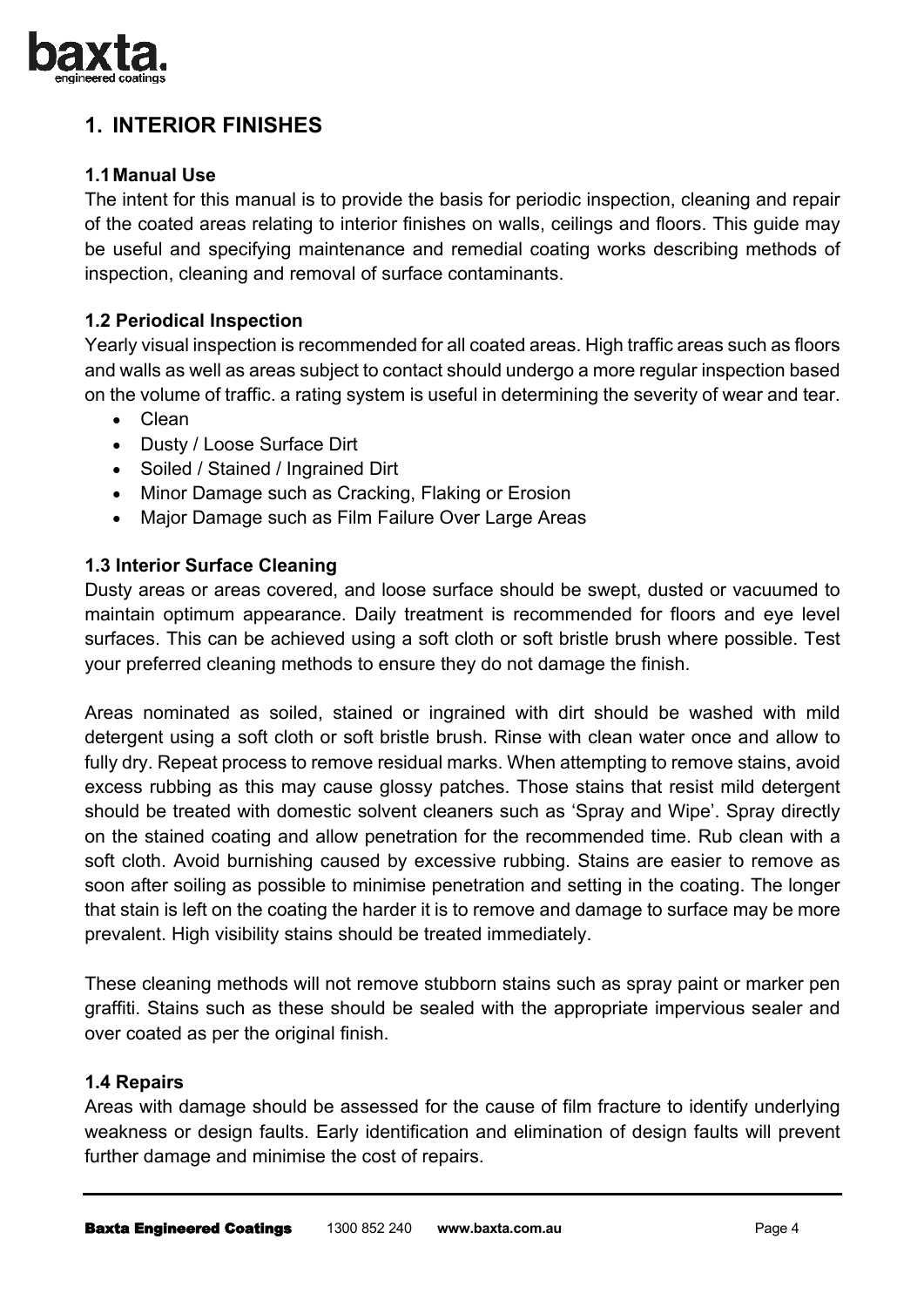

# **1.5 Repair Process**

- 1. Having eliminated any design fault, proceed with spot repairs to areas showing minor damage. Ensure the surface around the damaged area is sound and clean. Where appropriate feather the edge of the existing coating.
- 2. Spot prime with the primer or sealer used in the original system overlapping onto the existing coating.
- 3. Apply topcoats as specified in the original paint system. For best results, use retained samples of the original topcoats supplied by **Baxta Engineered Coatings.** Apply this coat using the same application method and equipment to reproduce the original surface texture. Where original samples are no longer available confirm the colour match on a sample board before proceeding with repair.
- 4. Areas showing major damage should be cleaned, prepared and repainted using the original painting system over the entire area to the nearest architectural breaks such as corners, floors, ceiling, windows or doors.
- 5. Confirm the colour match on a sample board against neighbouring areas bearing in mind the tolerances are slightly larger in areas which are not viewed in the same plane.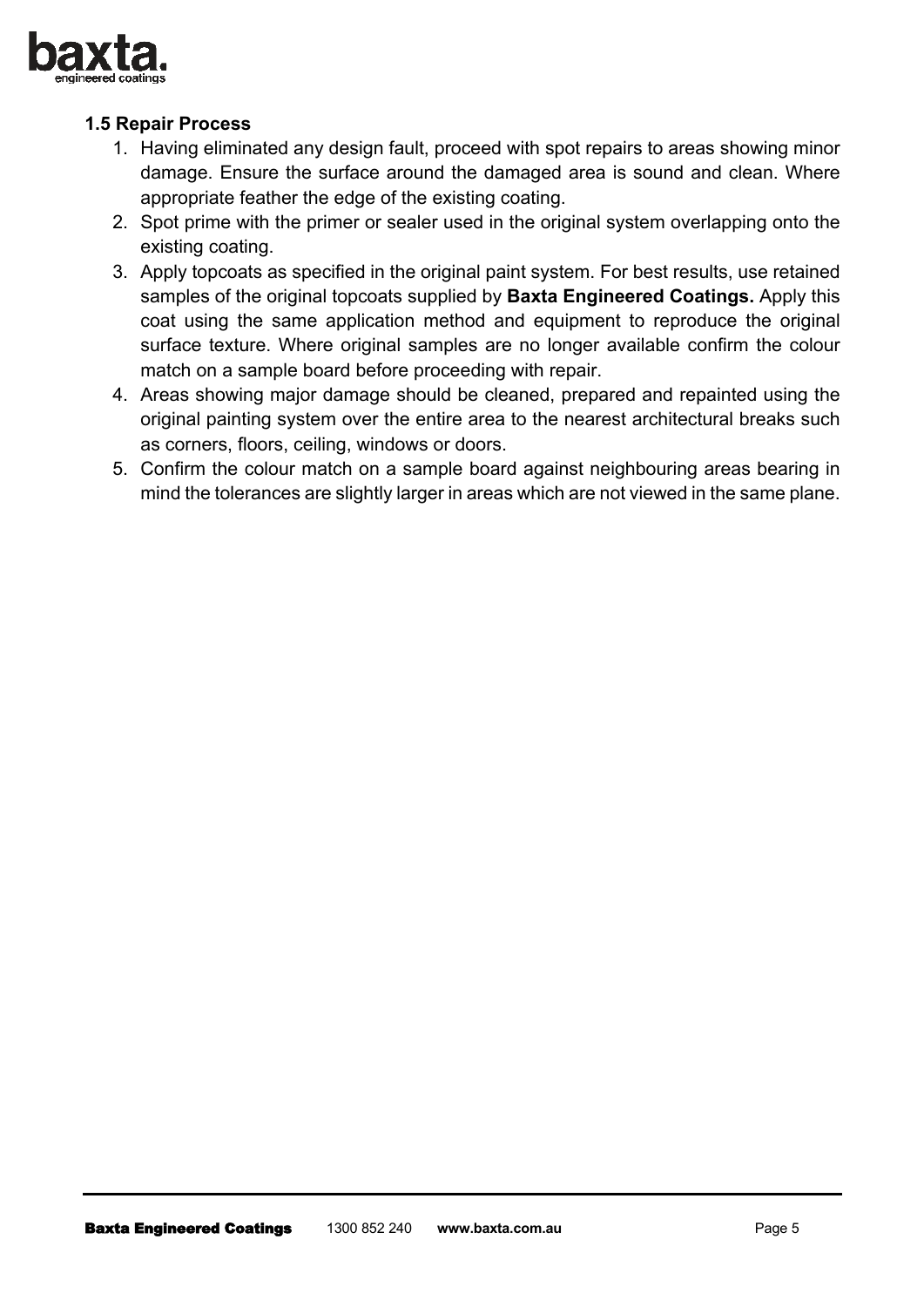

# **2. EXTERIOR FINISHES**

# **2.1 Periodical Inspection**

Yearly inspections allow for the opportunity to address potential problems with usually a simple touch up. Areas requiring specific attention include:

- Parapets
- Window Sills
- Areas of Effloresce
- Vertical/Horizontal abutments
- Rust Stains
- Foundation Lines
- External Corners
- Substrate Cracks
- External Soffits
- Hydrostatic Pressure

## **2.2 Surface Cleaning**

All exterior coatings will respond to periodical cleaning with mild household detergent (biodegradable) and rinsing with clean water or low-pressure wash. Stubborn areas may require multiple applications or the use of a lightly abrasive cleaner. Care must be exercised when aggressive cleaning mediums are used. Surface cleaning is recommended on a yearly basis.

#### **2.3 Minor Damage Repairs**

Make sure the surface around the damaged area is sound and clean, spot prime with the appropriate coating system primer (refer to application data manual) followed by topcoat application. Endeavour to identify original colour and batch number for best results. Some material should be made available or a reference colour sample for subsequent repair work to maintain colour uniformity.

#### **2.4 Major Damage Repairs**

Make sure the surface around the damaged area is sound and clean. Where areas larger than one square meter are involved, it is best to recoat the entire section up to natural breaks in the surface e.g. corner or joints. For these larger areas it is best to enlist the services of an experienced paint contractor.

Contact **Baxta Engineered Coatings** to direct you to a professional painter.

#### **2.5 Recoating**

Yearly long term aesthetic integrity and protection of the substrate can be enhanced by the repair methodology discussed above. Eventually a complete over coating will be required to rejuvenate the appearance and protective properties of the coating. This can be achieved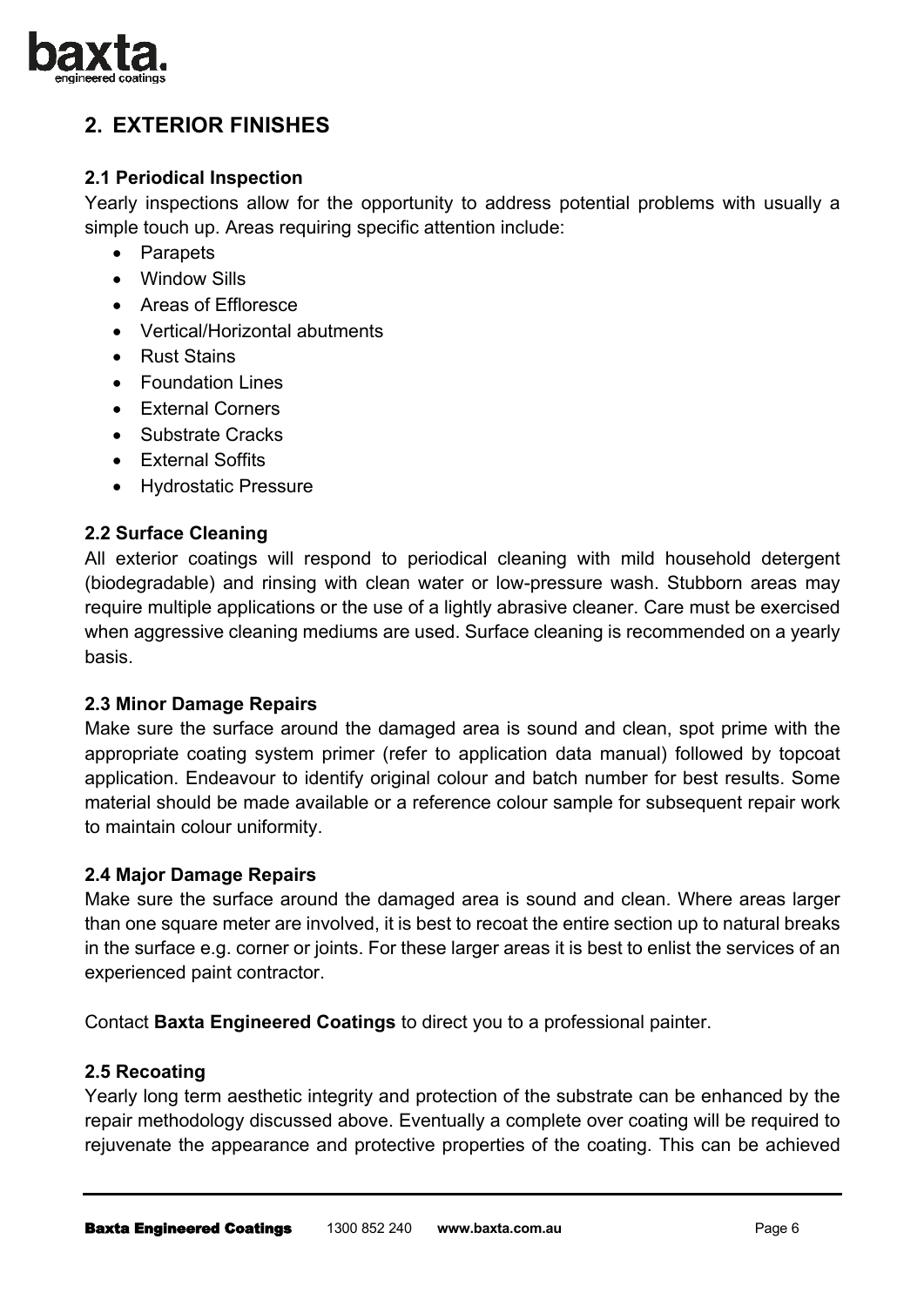

with the application of a PREMIUM QUALITY EXTERIOR COATING in one or two coats relative to the coating environment. Surfaces must be clean and generally no priming is required. Consultation with your local **Baxta Engineered Coatings** representative will establish the most appropriate specification.

## **Specific Maintenance**

The accompanying manual entitled *Maintenance of Painted Surfaces* provides detailed information for more specific needs.

#### **Further Assistance**

Baxta Engineered Coatings Toll Free 1300 85 22 40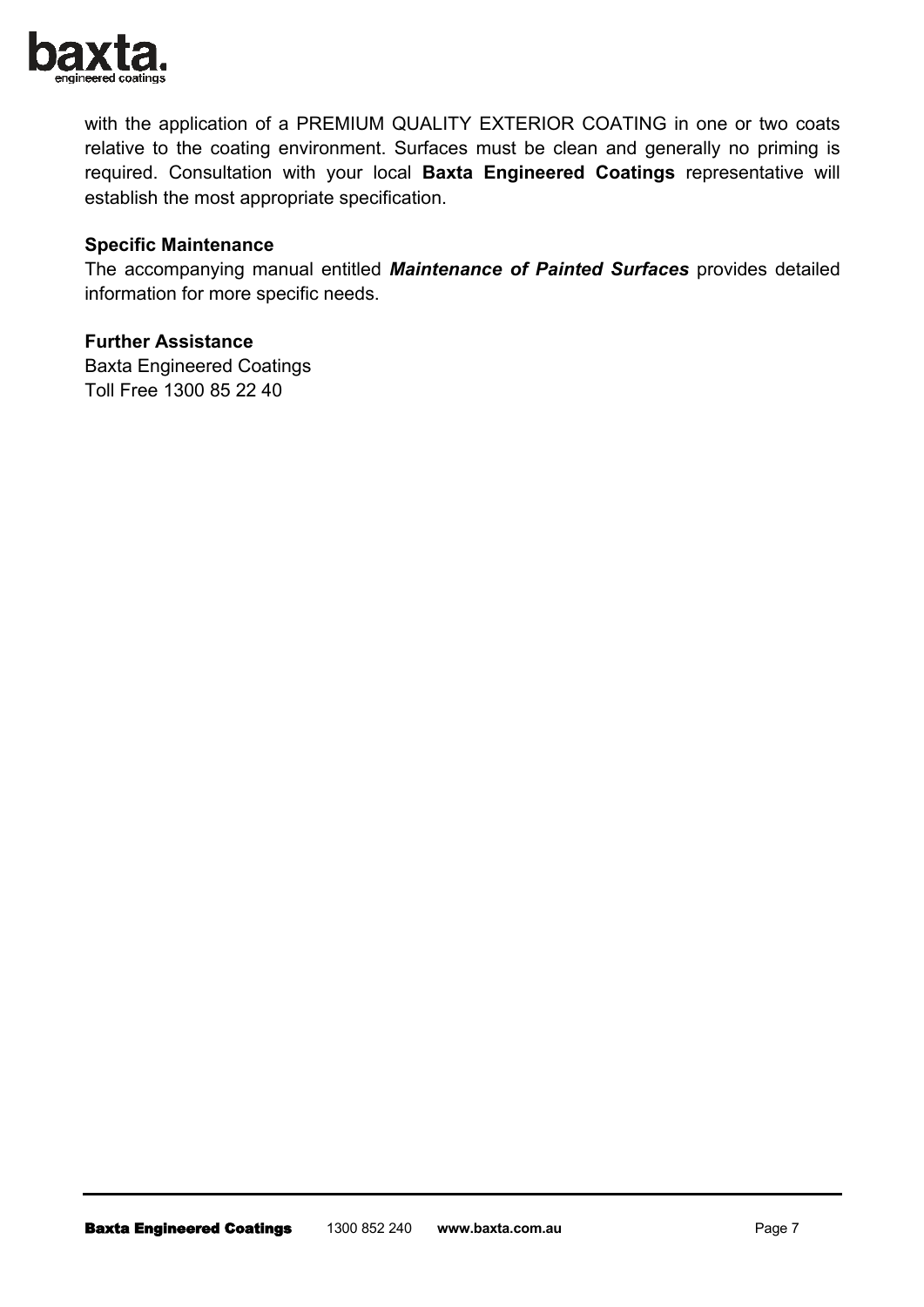

# **3. MAINTENANCE OF PAINTED SURFACES**

## **3.1 General Overview**

In most situations, the service life of a paint coating is much shorter than the specified life of the building to which it is applied. Good quality paints have a relatively long life on interior surfaces and repainting is normally undertaken only when soiling has occurred or when there is a desire for a colour change. However, in external conditions of service, paint life varied with the environment, the nature of the material painted, the degree of surface penetration, the quality of the paint and the number of coats applied.

To assess the effectiveness of a painting system, it is necessary to inspect the painted surface at regular intervals e.g. annually. Occasional washing of exterior paint surfaces to remove accumulated dust, dirt or coastal salts (particularly metal substrates) will assist to maintain paint serviceability. Removal of surface chalking can often restore the decorative value of exterior paintwork.

The build-up of excessively thick coats of paint on some surfaces particularly timber, is undesirable. Repainting too frequently may be harmful and give rise to flaking and blistering particularly where temperatures are high and moisture is present. The minimum thickness of paint that will adequately protect the surface should be maintained. For preference, the application of new paint should balance that lost by weathering; however, this balance is difficult to achieve in practice. Following a number of successive repainting, it may be necessary to remove the existing paint system before repainting the surface, as in the case of new work.

The existence of lead paint on old buildings (typically pre-1970) can cause public health and environmental hazards and management procedures should be in accordance with **AS 4361.2** in Australia.

# **3.2 Criteria for Assessing When to Repaint**

The reason for repainting may be a requirement for a colour change or gloss level, to suit climatic conditions, to freshen up generally the appearance of a building and to prevent deterioration of the substrate where coatings have blistered and are flaking.

The most important factor to be considered is the need to repaint before substrates start to deteriorate. This is particularly critical for timber surfaces.

Maintenance should be undertaken prior to the commencement of coating failure. This point is not easy to detect, but heavy chalking or paint defects are indications that maintenance is necessary. In any case, it is always preferable to repaint before existing paintwork starts to disintegrate, i.e. while a sound continuous coating persists. Washing to avoid the need to repaint may possibly reinstate the decorative appearance of a chalked finish.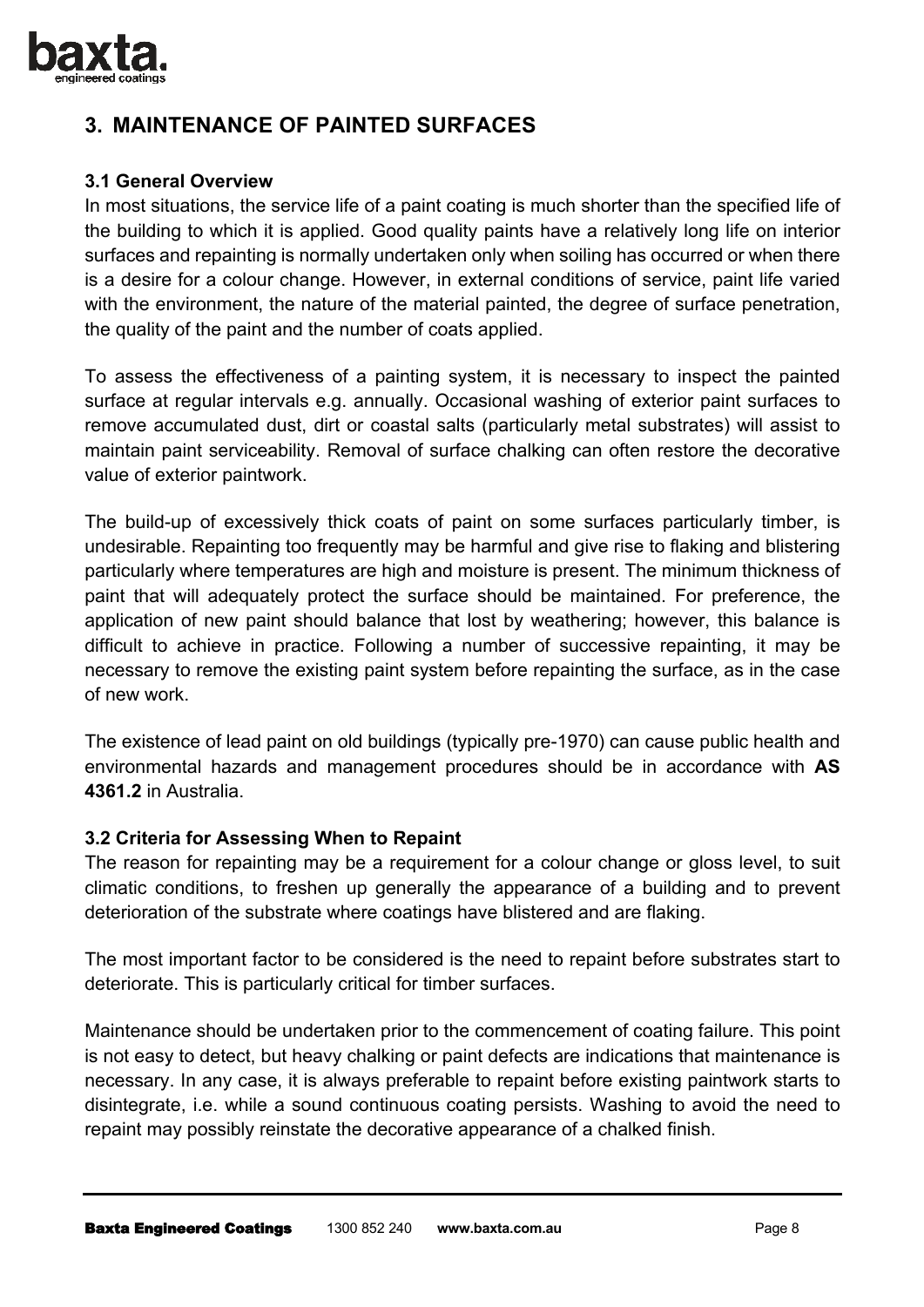

A paint film that has weathered to the stage of cracking and flaking or shows poor adhesion is not a satisfactory base on which to apply fresh coats of paint.

When repainting metallic surfaces for long term protection, guidance on assessment criteria is given in **AS/NZS 2312.**

## **3.3 Pre-treatment before Painting**

Where maintenance is undertaken at regular intervals, it is seldom necessary to strip off the old paint before painting, but thorough surface preparation is most important. The criteria for removal of the paint system are largely dictated by the soundness of the existing coating and the type of substrate.

The testing of paints for adhesion is by no means a simple task because the selection of the most appropriate type of test will depend on the generic paint type, substrate and service conditions. **AS 1580** has four different methods covered by Methods **408.2, 408.4, 408.5.** 

Method **408.5** allows the qualification of coating adhesion by determining the tensile force, (perpendicular to the coating surface) necessary to dispatch the film. It is appropriate for coating on very cohesive, rigid surfaces such as metal, concrete and masonry. It is however, time consuming and usually only used in verification of other semi quantitative procedures.

Method **408.4** (Adhesion Cross Cut) describes a semi quantitative test, which involves making series of parallel cuts through the coating and a further similar series of right angles to form a grid pattern. On applying, then removing, pressure sensitive adhesive tape the extent of detachment of the coating measure. This method is not suitable for friable substrates such as plaster, where the cutting actions may impair the substrate. Results also vary between coating types because of the variation in the shear force necessary to cut through film. Thus, a chard cohesive coating will tend to be judged more severely than a soft friable coating.

Method **408.2** provides two simplified variations of the cross-cut test; Method **A** is a pass/fail test with just two parallel cuts while Method **B** allows a diversity of thicknesses and coating types to be tested. As with the cross-cut test, the value obtained will vary greatly with coating type.

Another approach, usually suitable for conventional decorative finishes on interior broad wall areas is the application of an agreed quality pressure sensitive tape (refer Method 408.4) applying it to the wall for 30 seconds and quickly pulling the tabs off at right angles to the surface. A variation of this is to apply tape over an area where the paint has been cut through to the substrate.

For all adhesion tests involving pressure sensitive tapes, it is important that the surface be free of dirt, grease and chalking prior to adhering the tape.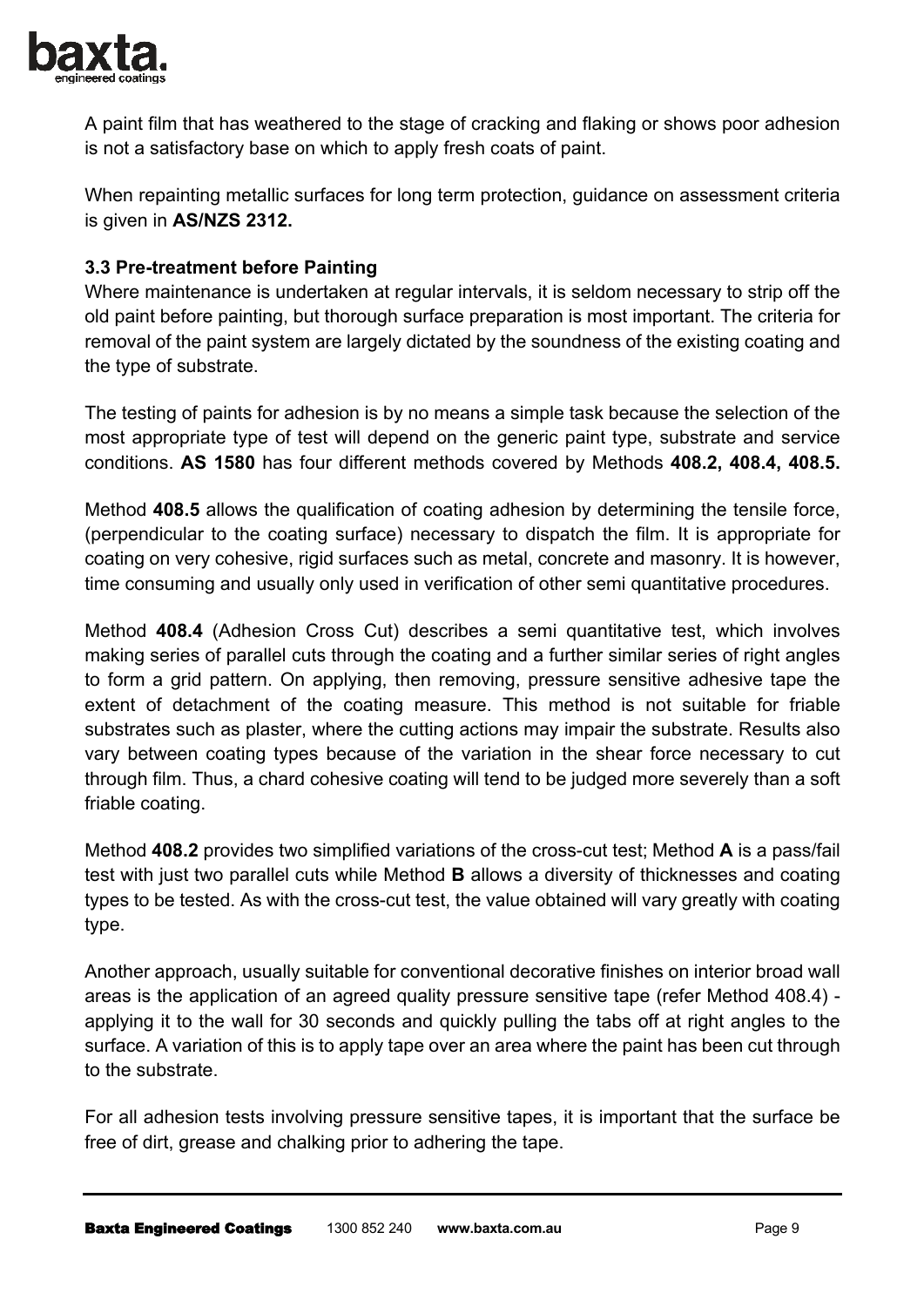

For all these tests and any painted surface, the acceptability or otherwise of adhesion must be gauged in the context of what is reasonably achievable for the specific coating on the specific substrate.

Practices for the repairing of different substrates are set out below. These Clauses cover the repainting of surfaces in both good and poor conditions.

# **3.4 Treatment of Surfaces Affected by Mould**

After verification that mould is present it is necessary to sterilise and remove surface mould before painting. The following procedure is recommended:

- 1. Wash the entire area with detergent to remove grease and dirt and all surface contaminants.
- 2. Wash or sponge the entire surface with freshly diluted solution of sodium hypochlorite household bleach and final hypochlorite concentration of 1 to 1%. Sponges and clothes should be regularly washed with clean water to prevent recontamination and the spread of mould spores.
- 3. Allow bleach to remain moist until the stain is decolourised, typical 15-30 minutes.
- 4. Reapplication may be required for dry conditions or persistent stains.
- 5. Rinse the surface with copious quantities of clean water. Where one application of bleach fails to remove the mould, a repeat application may be necessary.
- 6. Severely infested surfaces should be treated with an anti-mould solution as directed by the manufacturer.

To prevent the occurrence of mould, improve ventilation if possible and paint surfaces with high mould resistant products.

# **NOTES:**

- Mould treatments do not remove rust stains
- If infestation is heavy or recurrent, a critical examination of the area should be carried out with a view to reducing any structural or environment moisture. If the ground under the building is excessively damp the sub floor ventilation should be improved, refer to building regulations for guidance. Improving ventilation can reduce environmental moisture. In severe situations, mechanical ventilation may be required.

# **3.5 Treatment and Procedure for Removal of Surfaces Affected by Moss and Lichen**

#### **TREATMENT:**

- Remove all loose and powdery growth in moss affected areas
- Treat the affected surface with one of the following solutions:
	- 1. Copper Sulphate (hydrated) 20g
	- 2. Benzalkonium Chloride Solution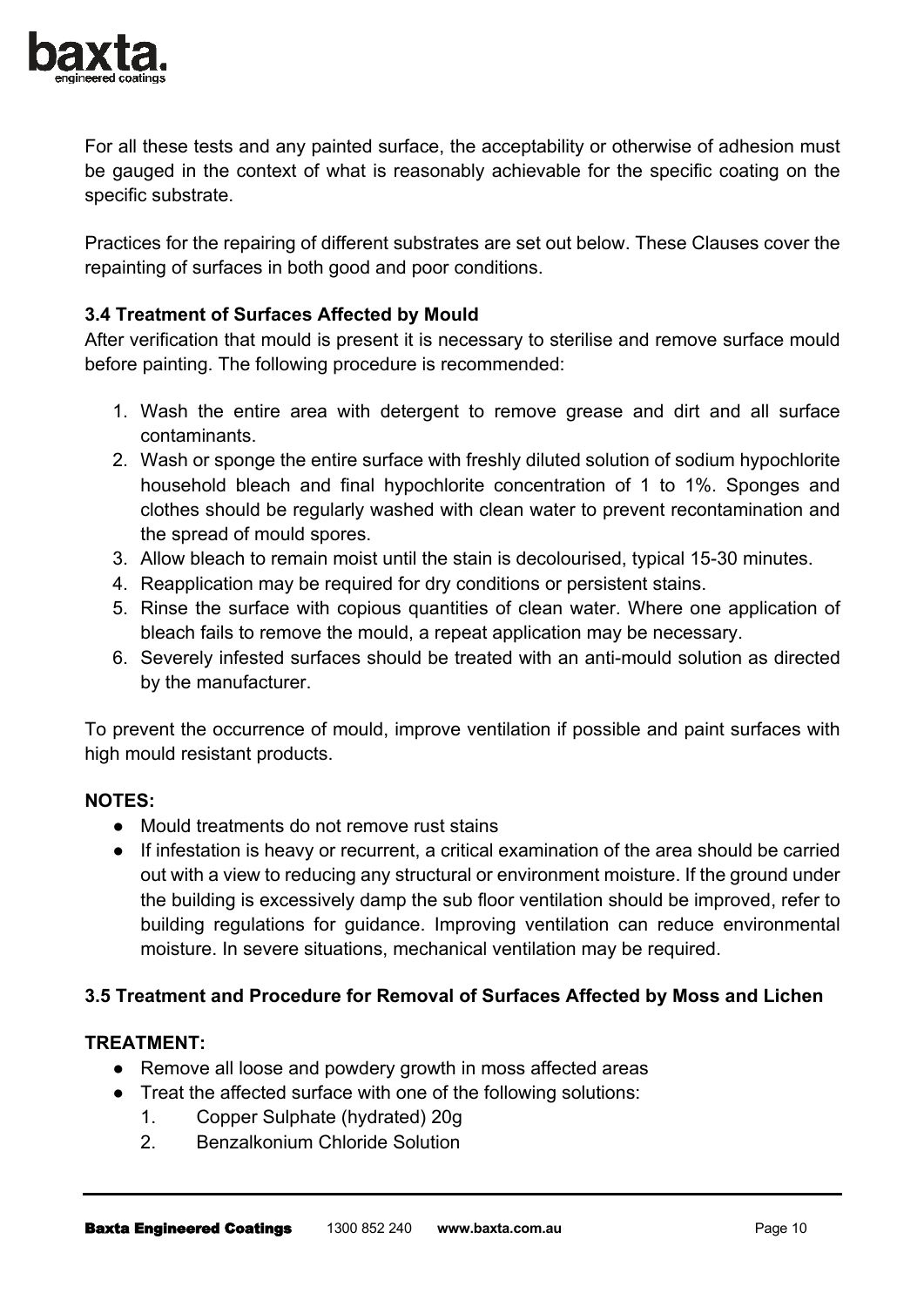

3. Other equivalent proprietary solution

## **NOTES:**

- The solution containing copper sulphate should not be applied to zinc coated or aluminium surfaces because of the discolouration and corrosion. No run off should impinge on such surfaces.
- Copper sulphate, Benzalkonium chloride and some proprietary solutions are poisonous and should not be applied into drinking water or stormwater drains.

## **PROCEDURE:**

- 1. Apply the solution to the affected area and leave until the moss and lichen turn brown and become loose. This usually occurs within 3-6 days.
- 2. Scrub down with a hard bristle brush, hose liberally with water and allow to fully dry.
- 3. Swab the treated areas using a solution of one volume of household bleach diluted with two volumes of water. Allow to dry for 30 minutes.
- 4. Treat the surface with algaecide solution following the manufacturer's instructions.
- 5. Wash down with clean water and ensure surface is fully dry before painting.
- 6. After treatment to remove moss and lichen surfaces may be discoloured. Surrounding surfaces should be protected to avoid unnecessary staining.

## **3.6 Repair of Surfaces Affected by Spalling Concrete**

This is usually caused by the expansion of rusting metal reinforcements. This process can cause surface concrete to fall off. For method and treatment refer to **SAA HB84.**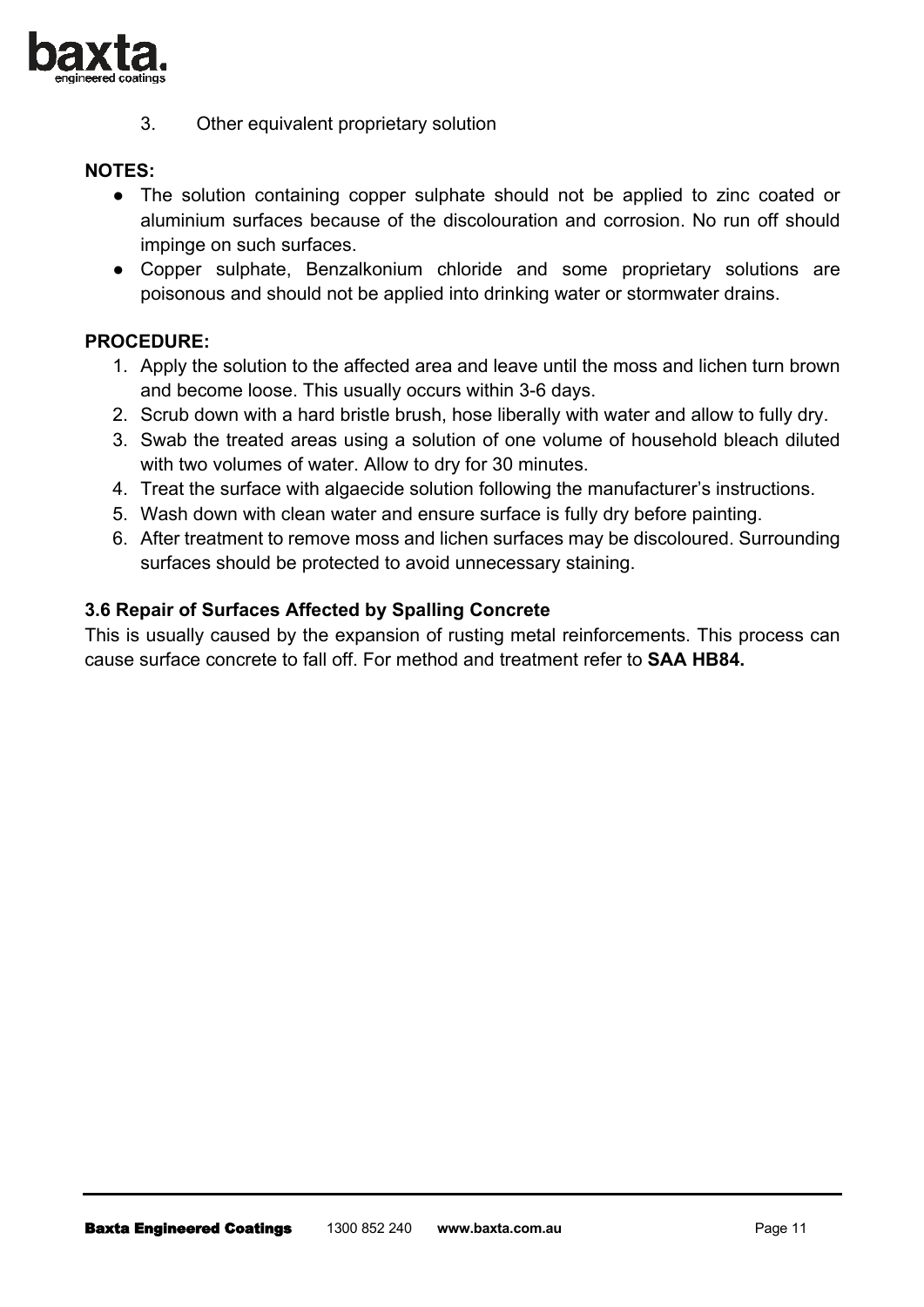

# **4. GAP FILLING**

All cracks, holes, indentations and damaged surfaces should be made good as far as practicable with such preparations as linseed oil putty, plaster filler, wood filler, and plastic wood and flexible paintable sealants, as appropriate. All such fillers should be used in accordance with the manufacturer's instructions and allowed to dry or set before being sanded back level with the surface. Flexible paintable sealants (e.g. acrylic latex types) need to either be well cured (typically 48 hours) or cracking of the finish coat may occur.

## **4.1 Timber**

To prevent oil-based putty from shrinking and falling away owing to absorption of oil by the timber, all timbers should be prime-coated before being filled with putty. This is especially important with timber, which has deteriorated through exposure.

## **4.2 Plaster**

To assist the adhesion of plaster filler, all plasters should be dampened and cracks dovetailed before application of the filler. Large gaps should be undercut before filling. For deep cracks, several applications may be necessary because of shrinkage. Where cracks extend into the structure behind the plaster, these will need to be repaired first.

## **4.3 Hardboard**

The stopping and filling of large holes in hardboard is not recommended. However, nail holes and small indentations can be filled with putty, plastic wood or multi-purpose filler. All damaged sections should be replaced.

# **4.4 Exterior Surface or Surfaces in Areas Subject to Wetting**

For exterior surface or surfaces in areas subject to wetting, only Portland cement based or water insoluble organic base gap fillers should be used. Rigid rapid fillers are not suitable where there is excessive timber moisture content. These should only be applied to the bare dry surface.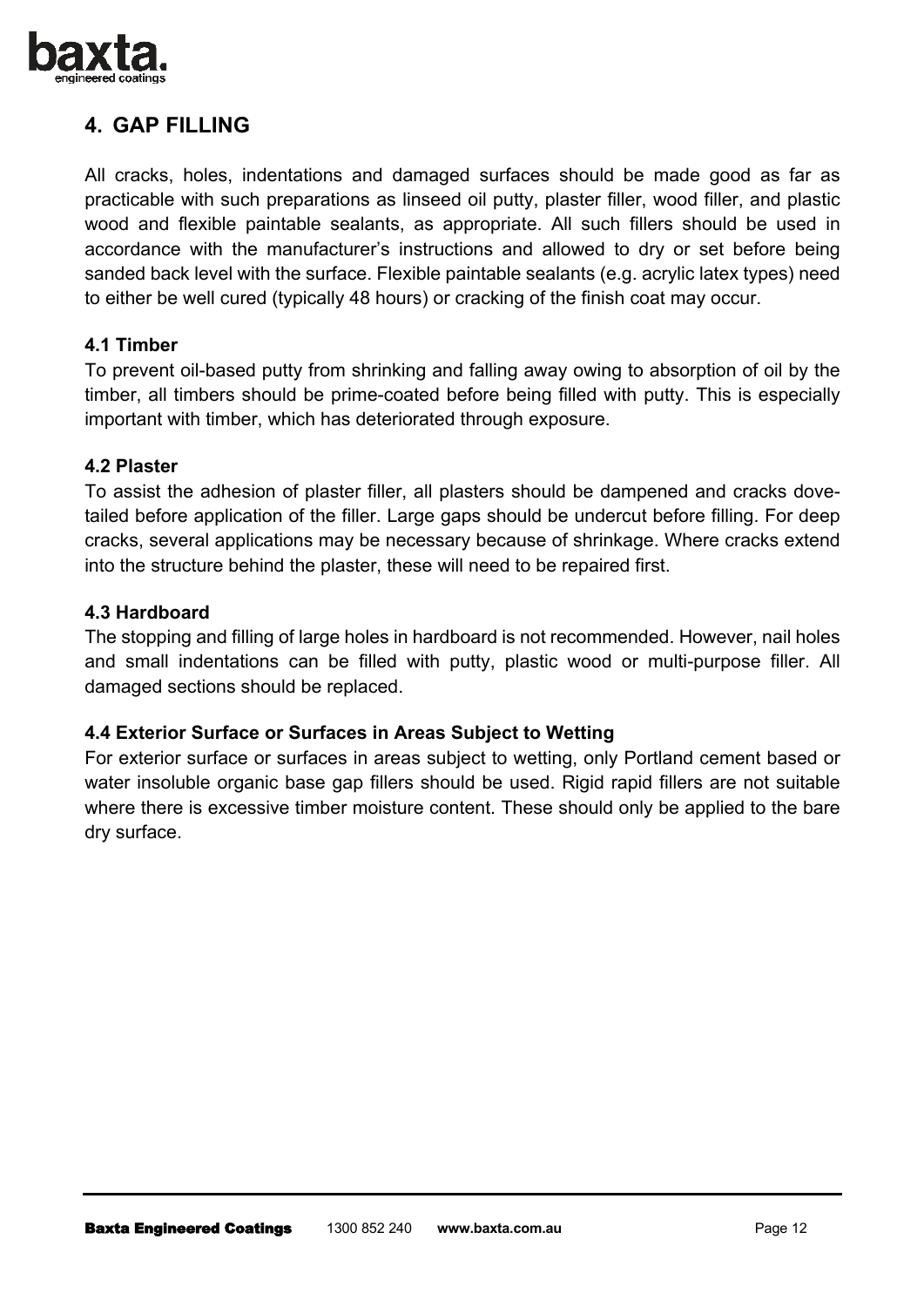

# **5. PAINTED SURFACES IN GOOD CONDITION - ALL SUBSTRATES**

Paintwork in good condition first requires cleaning to remove surface contaminants. Next a thorough sanding or equivalent to achieve a dull or flat finish should be undertaken to ensure good adhesion of succeeding coats / For epoxy, polyurethane and other thermosetting coatings, the surface needs to be heavily sanded or lightly ship blasted to provide a key for subsequent coats.

Most surfaces can be adequately washed down with warm water or ordinary household detergent (5ml/L to 10ml/L) or with a solution of commercial sugar soap. Soap powders leave a residual deposit and are hence not recommended.

To be effective, washing down requires frequent changes of water and a second wipe over with clean absorbent rags to prevent surface smears.

Heavy smoke and grease deposits sometimes found in kitchens may not respond to washing with water. These can often be removed with mineral turpentine and then wiped over with clean absorbent rags. Heavy smoke deposits may be cleaned with ammonia based detergent solution or with a sugar soap solution, followed by rinsing.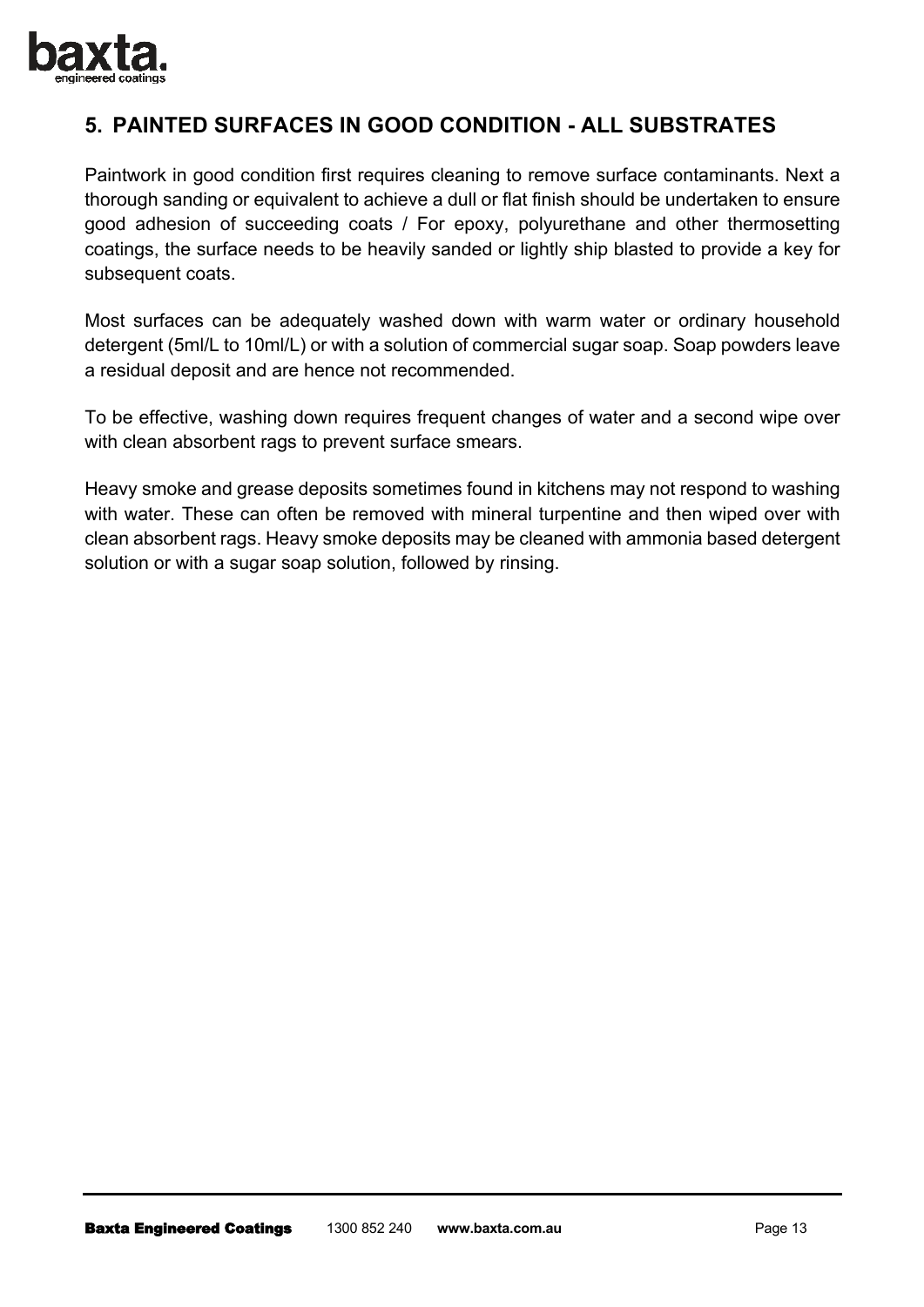

# **6. SURFACES IN POOR CONDITION - PAINT REMOVAL TECHNIQUES**

# **6.1 Removal of Paint**

Paint, which is blistering, flaking or cracking, should be completely removed. This may be an indication of a wider adhesion problem and adhesion checks of the entire paint film should be undertaken. In the case of a breakdown of solvent borne paint systems on only a part of the area, some of the paintwork may appear sound and resist removal by scraping and sanding. It is possible; however, that this paintwork will also fail and repainting may hasten such failure. Adhesion checks to determine if the integrity of the existing layers should be undertaken. In cases where poor adhesion is observed, the removal of the existing coating may be necessary to give maximum life to new coatings. Similarly, surfaces exhibiting excessive chalking should be washed to give a sound base for further painting.

Selection of paint removal system is based on a number of concerns including the substrate, pertinent environmental considerations and the cost of labour materials. In particular the mechanical method of paint removal on different substrates is restricted to those materials that leave a uniform surface suitable for painting if so desired. The desired outcome will depend on the integrity of the surface and the system of paint removal used.

## **Paint removal may be achieved by one of the following methods:**

#### **6.2 Heating**

- Applying heat using a flame from a LPG torch or hot air gun to painted surface. The paint softens and swells. Paint is then scraped off.
- This method is effective on surfaces which are not affected by heat for both interior and exterior use and is the most effective method of removing old solvent based borne paint.
- Gum exudation problems are well treated with heat.
- Scarring the substrate should be avoided.

# **SAFETY PRECAUTIONS FOR THE USE OF HEAT TO REMOVE PAINT**

- Heat removal may be a dangerous process and requires care.
- Paint scrapings may ignite and set alight grass and surrounding materials.
- Wetting nearby shrubs and grass should occur prior to starting.
- Fire equipment such as a hose, fire blanket and fire extinguisher should be readily available.
- Removal of any flammable materials such as leaves, bird's nests or straw is necessary prior to starting.
- If definite fire hazards exist an alternative paint removal system should be employed.
- Some regulations may reguire the fire brigade to be notified prior to work commencing
- This process should not be carried out in windy weather.
- To avoid the risk of delayed fire, paint removal should be stopped at least 90 minutes before ceasing all operations of the operative working day. This allows for smouldering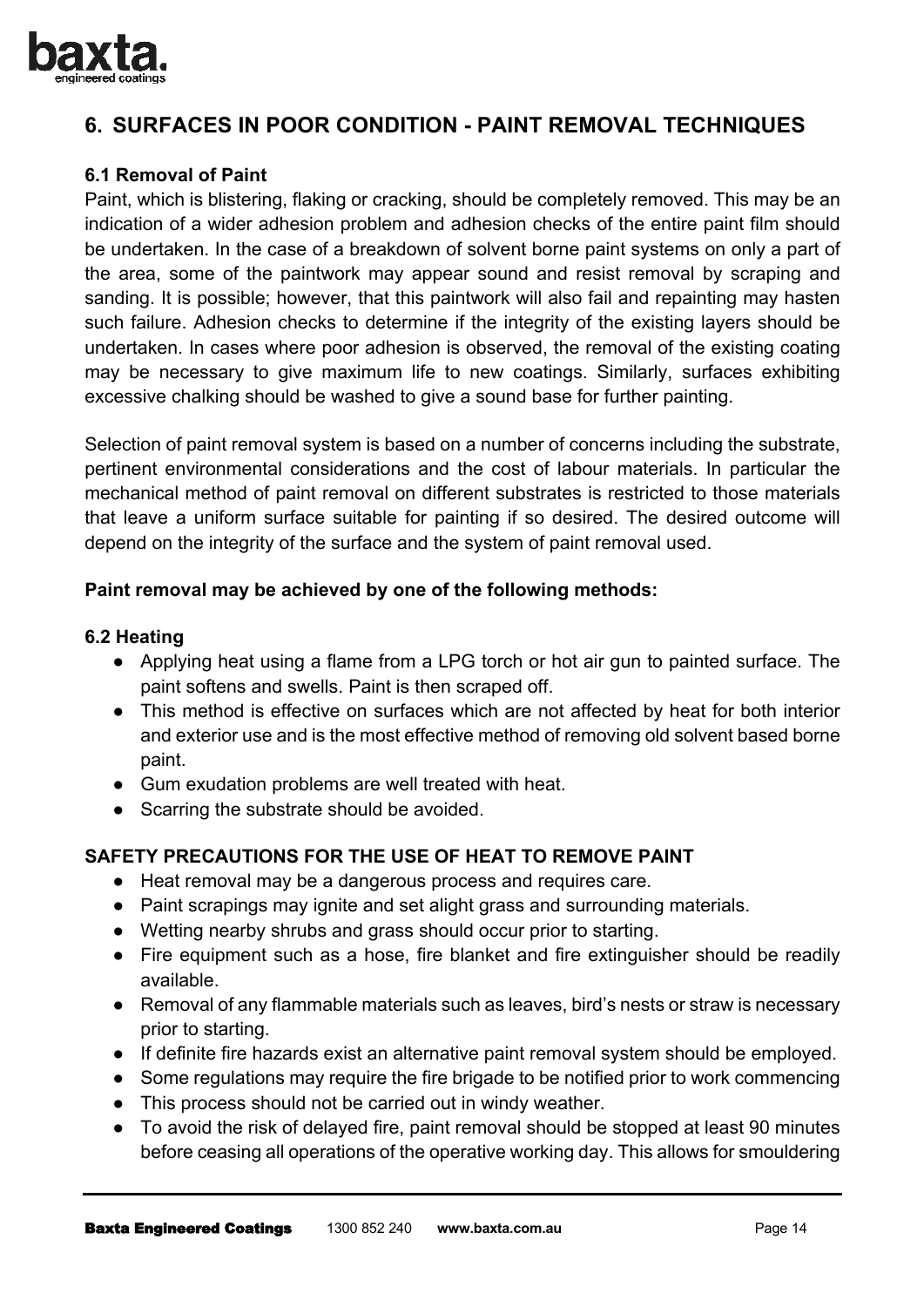

embers in cracks or crevices to be detected early avoiding the possible danger of fire after the building or site has been evacuated.

● Any charred material should be removed at the close of daily operations.

# **WARNING: The fumes from paints and paint scrapings may be toxic to your health. Operators should avoid inhalation and use the appropriate protective equipment.**

## **6.3 Abrasive Grit or Water Blasting**

- Blasting involves projecting a substance at high pressure onto a surface removing the paint film by grinding away and lifting the surface.
- This process may be carried out in wet or dry conditions.
- Environmental considerations need to be considered.
- Blasting is typically used on surfaces such as concrete, masonry, metals and paving and in areas where residue can be contained. (See **AS1627.4)**

#### **NOTES:**

- Grit blasting may be prohibited in some jurisdictions and containment requirements render this option impractical in many situations.
- Water blasting is a common preparatory technique water use authorisations may be required before using this technique. Consult your local Council for water use permits.
- Additional sanding or scraping may be necessary following the use of this technique to ensure complete paint removal.

#### **6.4 Grinding and Sanding**

- Grinding and sanding involves the use of abrasive materials to wear the paint film. This may be achieved manually using the following materials on smaller areas:
	- Abrasive garnet paper
	- Carborundum paper
	- Glass paper
- The process may also be performed mechanically using the following equipment and area generally used on larger areas:
	- Disc sander for preparing the areas
	- Orbital or belt sander used for finishing the areas
	- Abrasive wheel
- Use of such equipment can be dangerous and proper safety precautions and equipment should be used at all times.
- This process can be used on both interior and exterior surfaces.
- The use of organic vapour/particulate respirator complying with **AS1716** is recommended.

**WARNING: Airborne dust from sanding can be hazardous to your health. Appropriate protective equipment should be used at all times.**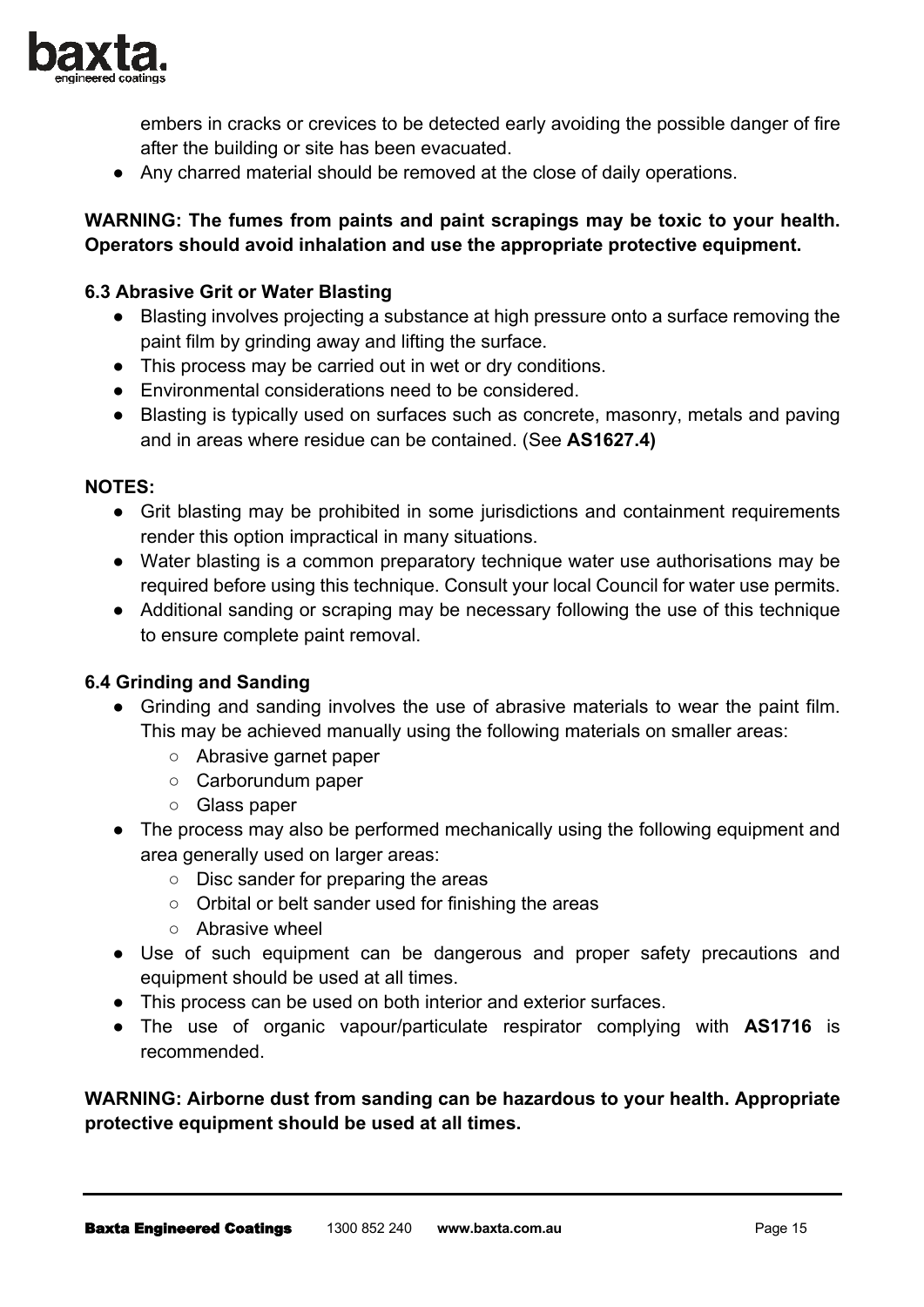

# **6.5 Chemical Stripping**

- Chemical stripping involves the use of a chemical means of removing paint and is broken down into three general classes. Not all methods will work on all paint film types and the effectiveness should be established by trial with a test area or reference to the manufacturer's recommendations.
- Chemicals may be variously applied as thixotropic gel, a poultice or tape to prolong the stripping action and provide greater effectiveness of removal.
- Three classes of chemical stripping are as follows:

# **FAST ACTING SOLVENT STRIPPING**

- Effective for removal of single layers
- Old paint films "fry" and are easily removed by scraping
- Methylene chloride-based strippers are commonly used on solvent borne paints
- This solvent is highly toxic, appropriate safety precautions are to be followed at all times. (see manufacturer's guidelines for use).

## **6.6 Scraping**

- The removal of old paint by scraping with a sharp edge
- This technique is usually followed by sanding to achieve the desired finish and can be used on both internal and external surfaces.

#### **6.7 Hammer Gun**

- The process of using mechanical devices including needle gunning and power wire brushes to remove paint.
- Typically, useful on metal, concrete and other robust surfaces.
- Hearing protection is necessary with the use of this equipment as well as all other safety equipment and precautions.

**WARNING: Airborne dust from sanding can be hazardous to your health. Appropriate protective equipment should be used at all time. In particular, appropriate ear and eye protection should always be used in conjunction with other safety equipment when using mechanical devices.**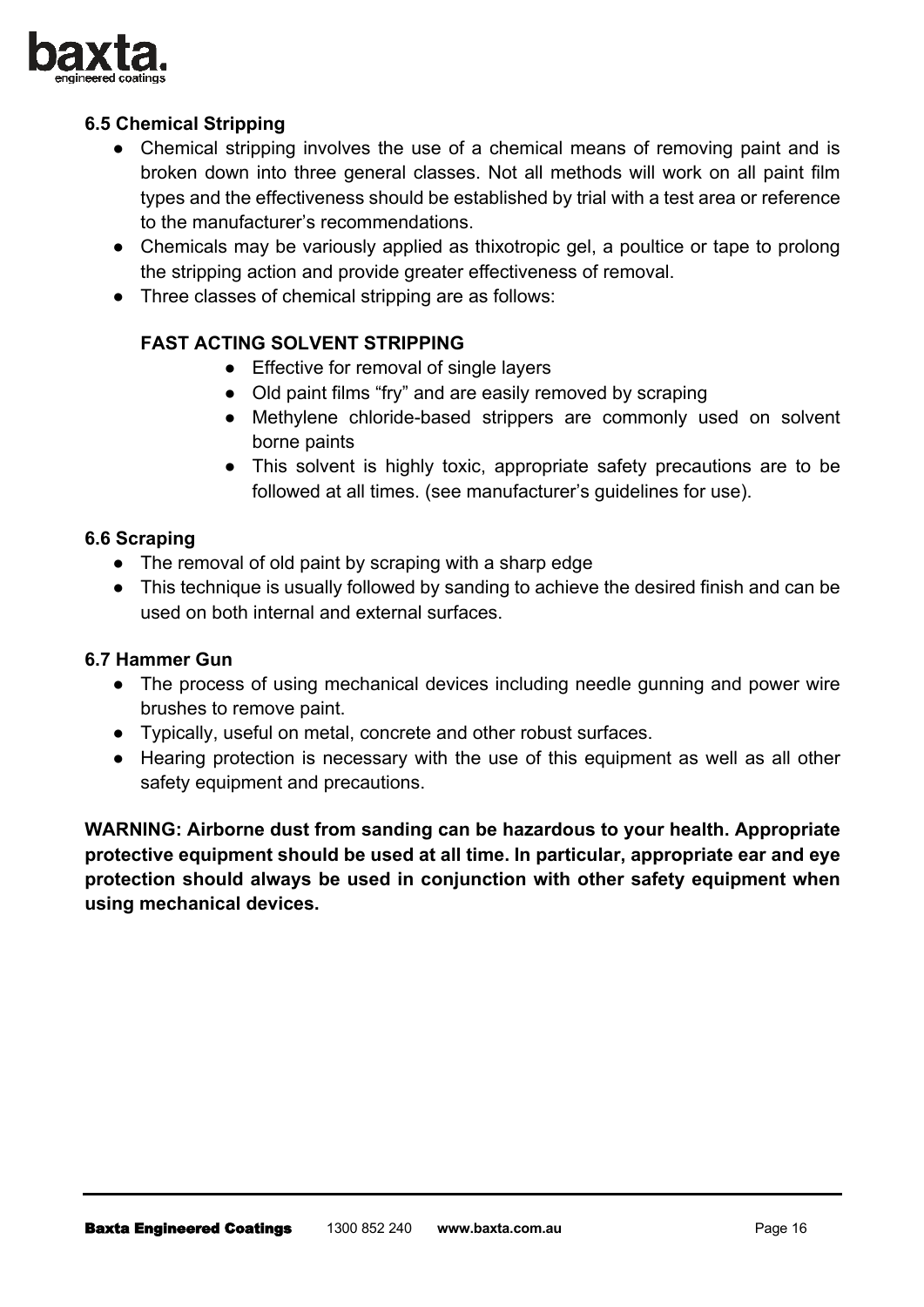

# **7. REPAIR AND MAINTENANCE OF TIMBER AND HARDBOARD SURFACES**

Holes or depressions in timber due to mechanical damage or natural defects such as resin or gum pockets, knots holes and surface splits should be scraped clean of any loose or soft material and after priming, should be filled with fillers compatible with the proposed paint system. Timber is particularly resinous and many need to be heated using a hot air gun to allow subsurface resin to diffuse to their surface for subsequent mechanical removal prior to painting.

Some timbers including radiata pine are susceptible to resin bleed. Where solvent borne, preservative treatments are used e.g. light organic solvent preservative, resin bleed is more common. Resin exuding on the surface of timber or through paint, should be scraped off before painting. Where resin is still soft, wiping with mineral turps will help remove residues. Heating with a hot air gun will bring resin to the surface. Heavy resin bleed is likely to reoccur over summer months and the only completely successful treatment for badly affected timber is replacement.

Where the appearance of timber has discoloured or otherwise deteriorated due to weathering, it should be sanded, exposure of timber substrates for even a few weeks of weathering will have a detrimental effect on the adhesion of paint coats.

Where timber has decayed, the source of moisture causing the decay should be eliminated. Leaking spouts or pipes, floor flashing and improperly sealed butt joins are frequent causes. Areas of damaged or decayed timber should be scraped out, or where areas are extensive cut out and be neatly replaced.

Corroded nails, which have sprung or become loose should be withdrawn and corrosion resistant nails placed in a new position. If adequate fixing is achieved, it may be preferably in some conditions to re-punch loose or sprung nails. After punching, all nail holes should be primed and filled.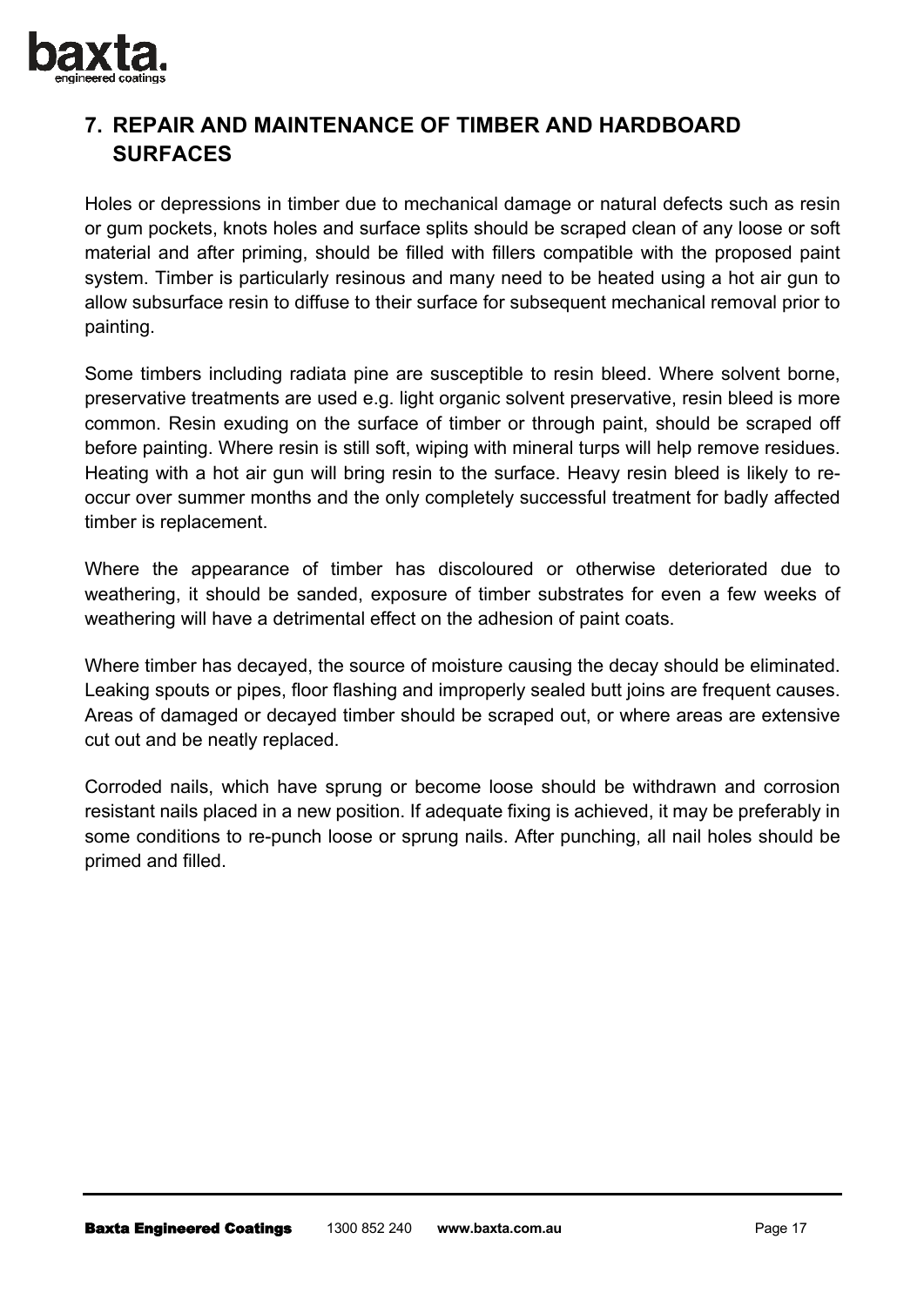

# **8. REPAIR AND MAINTENANCE OF PLASTER AND PAPER COVERED PLASTERBOARD**

Paint flaking from loose, powdery or otherwise unsatisfactory surfaces should be completely removed and the surface treated as specified for plaster.

Paint applied to interior walls should first be scrapped and then sanded. If the remaining paint is considered unsound, it should be removed with appropriate chemicals or solvent stripper (Chemicals or solvent strippers should not be used on paper faced plasterboard).

Bare surfaces should then be treated as for new work. All surface cracks, pores and irregularities should be filled with appropriate filler, trowelled smooth and allowed to dry. When dry, the treated areas should be lightly sanded to a smooth finish.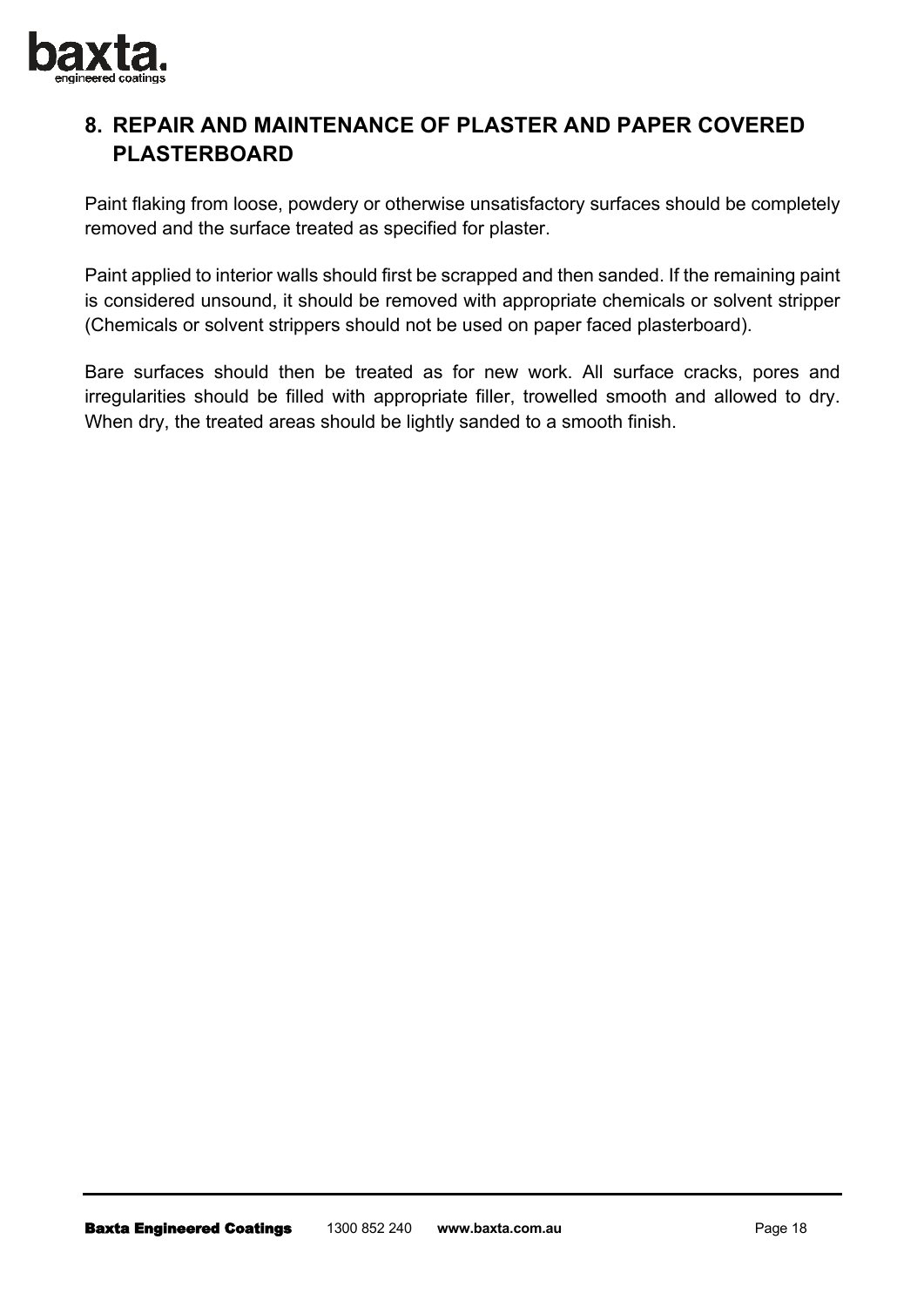

# **9. REPAIR AND MAINTENANCE OF MASONRY AND CONCRETE SURFACES**

Because of the absorbent nature of masonry and the consequent penetration of paint into the surface, the use of abrasive grit blasting is the most efficient method of cleaning. This is only satisfactory on exterior surface, whereas solvent or chemical strippers are satisfactory on interior surfaces.

The following faults in surfaces of concrete, cement render or brick masonry should be treated as indicated before painting.

#### **9.1 Crumbling Mortar**

- Locate and remove the source of moisture
- Dry out all moisture before painting
- Use a moisture meter to establish if surface is ready for painting

#### **9.2 Corroded Brick**

- Replace isolated soft or under fired brickwork before painting
- Alternatively, the consolidation of corroded bricks may be an option

## **9.3 Filling Cracks and Crevices**

- Remove all loose matter and fill with an appropriate compound
- Clean out deep holes in masonry
- Wet with water and fill with mortar no stronger than the existing substrate
- Allow to dry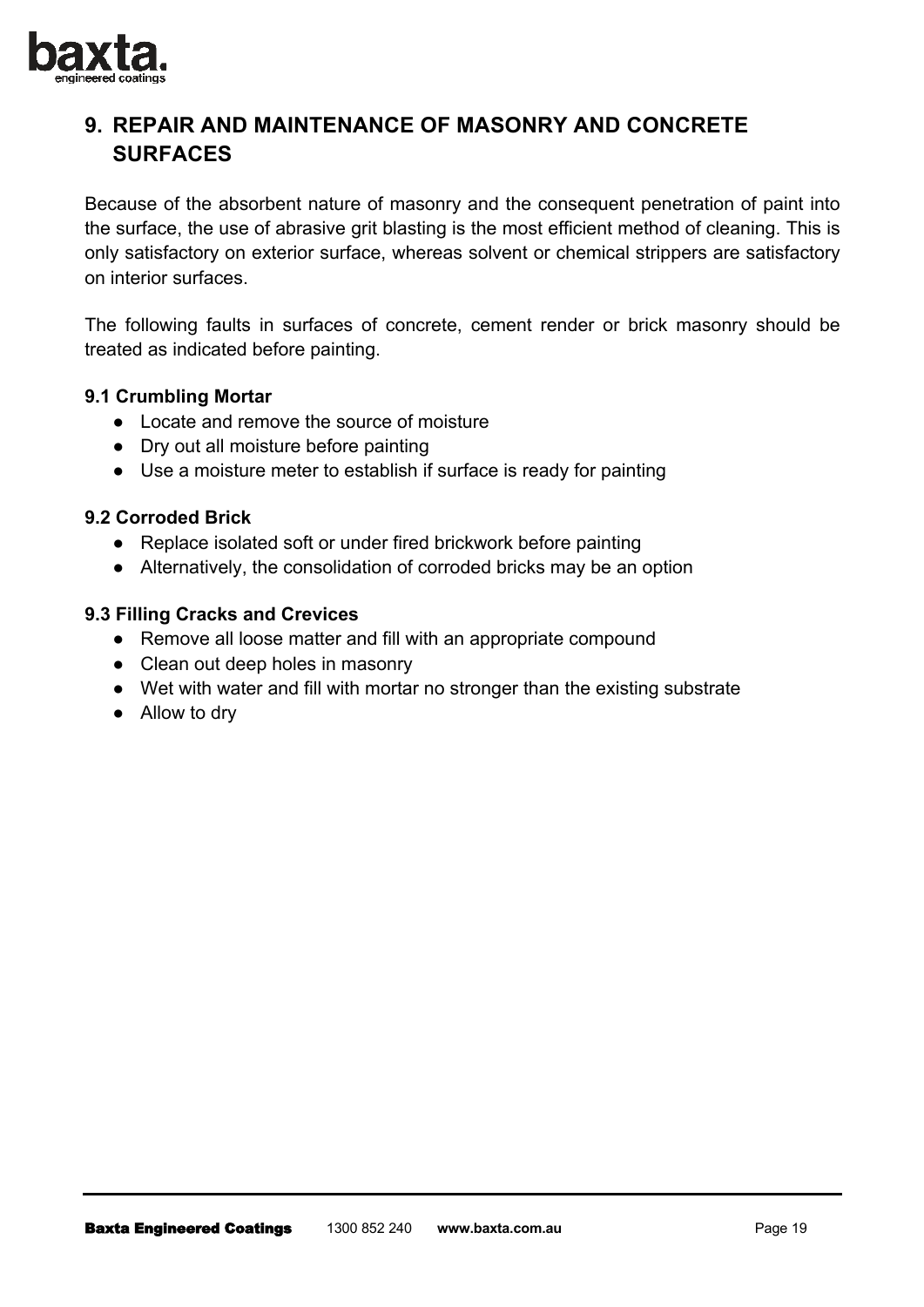

# **10. REPAIR AND MAINTENANCE OF METALWORK IN POOR CONDITION**

Most stripping systems are satisfactory for metal surfaces. Interior and Exterior limitations should be considered.

In severe environmental conditions, repainting should be in accordance with **AS 2412**. In mild environments, reinstatement may be deferred to suit the maintenance program owing to significant reduced steel corrosion rates. It will be necessary for corroded areas to be appropriately cleaned and spot primed before application of the recommended system.

Recommended systems for metal work exposed to the elements are listed in **AS 2312.**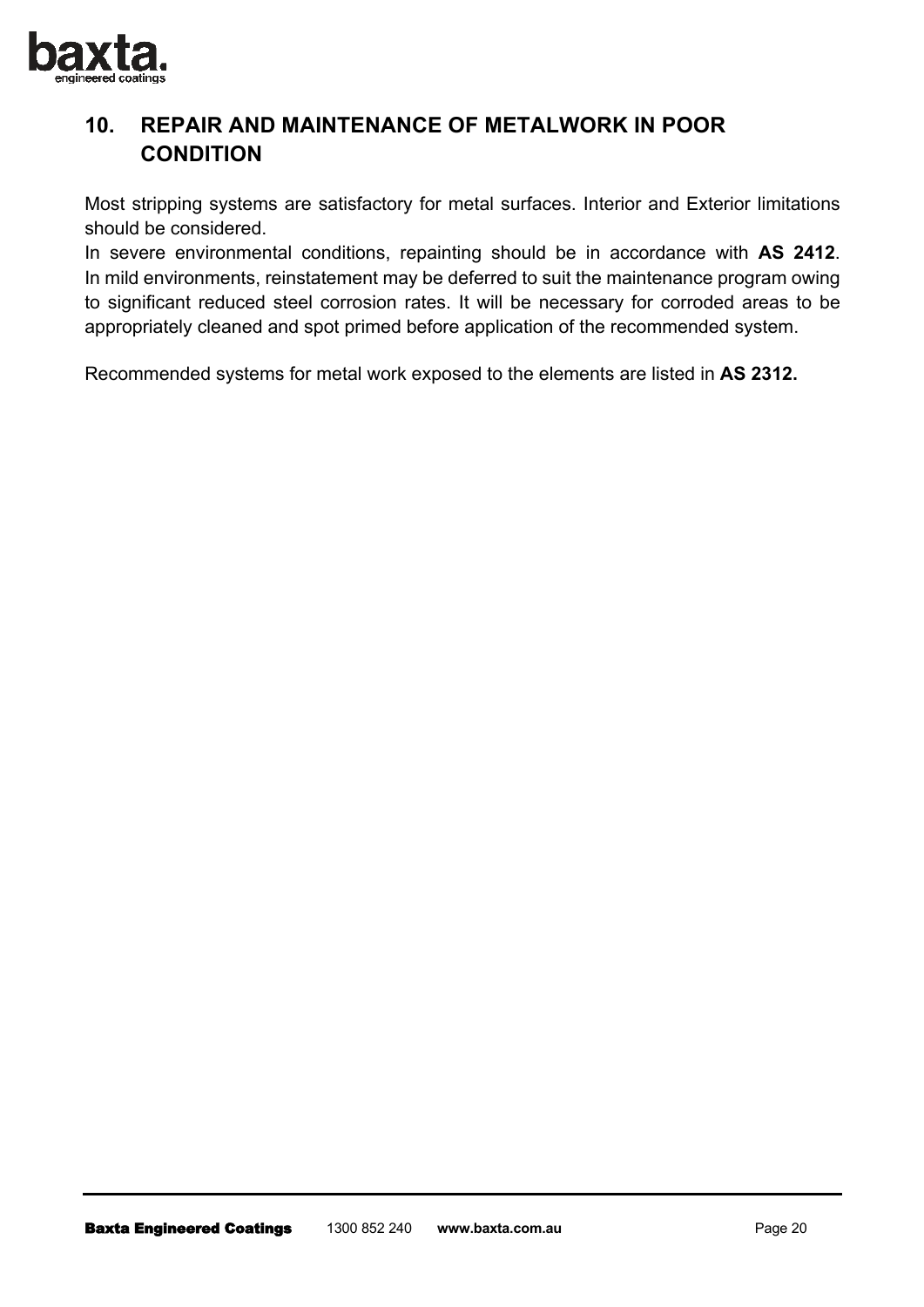

# **11. REPAIR AND MAINTENANCE OF PLASTICS**

Plastic surfaces are not generally resistant to abrasives or solvents; however, the use of chemical strippers and mild abrasives offer the most suitable methods for stripping painted surfaces.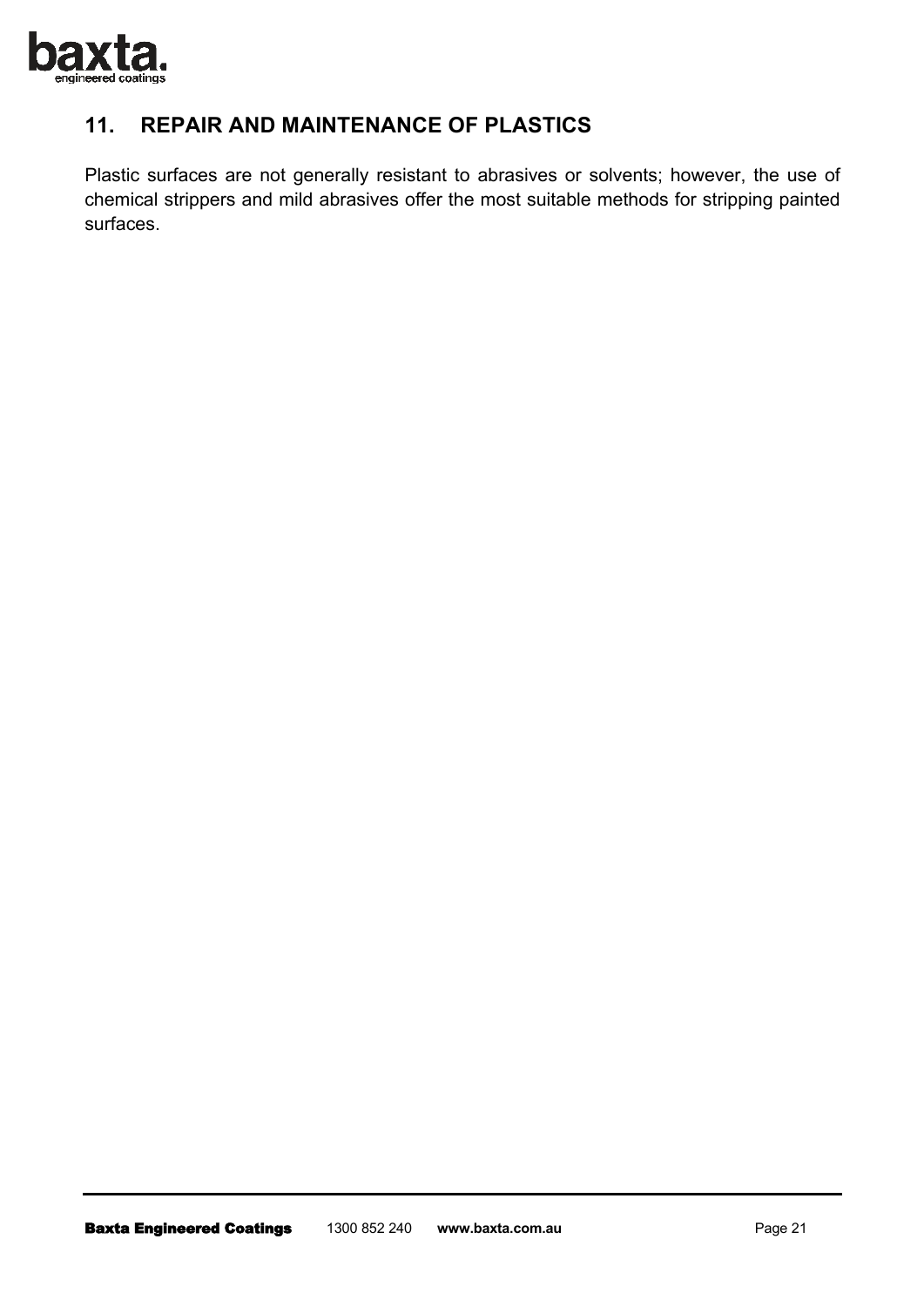

# **12. PROCEDURES FOR THE REMOVAL OF DISCOLOURATION / STAINING OF PAINT FILMS**

Staining of paint films is comparatively rare but cases which are unsightly and difficult to remove do occur. Further difficulty may be experienced in identifying a stain.

## **Procedures for the treatment of Stains are as follows:**

#### **12.1 Efflorescence**

Efflorescence is caused by the migration of moisture from certain substrates, bringing salts to the surface. Efflorescence will continue unless the source of the moisture is determined and eliminated if possible.

- While efflorescence from plaster, concrete and masonry consists mainly of calcium carbonate.
- These alkaline salts can be removed by brushing with a stiff bristled brush and wiping down with mild acid solution such as **5% acetic acid (white vinegar)**
- The whole area should then be wiped down with a damp cloth and allowed to dry thoroughly. When dry apply a solvent-based sealer.

## **12.2 Dust**

Dust provides a nutrient source for mould and needs to be eliminated to prevent contamination.

- Vacuum cleaning or brushing the affected area with a clean dry brush is sometimes sufficient to restore the appearance. However, surfaces affected by the deposition of dust may also be susceptible to occasional condensation which leads to adhesion of the dust particles resulting in a stain that cannot be completely brushed away.
- Smoky atmospheres aggravate this condition. In such cases, the surface should be washed with a diluted detergent solution.
- Smoke stains often occur on acoustic tiles, especially if the backing is faulty. If this occurs, an attempt should be made to reseal the back of the tile, as the stain will probably reoccur if air continues to find a passage through the tile.

# **12.3 Sulphide Stains**

This type of stain is caused by lead or mercury compounds in old style paint which form sulphides with contaminants in the air. These stains are dark, ranging in colour from brownish or purplish hues to grey and are usually easy to diagnose.

Once a source has been contaminated with lead compounds, some difficulty may be experienced in eliminating their effect. Repainting hides the stain for a while but the lead usually succeeds in penetrating the covering paint film.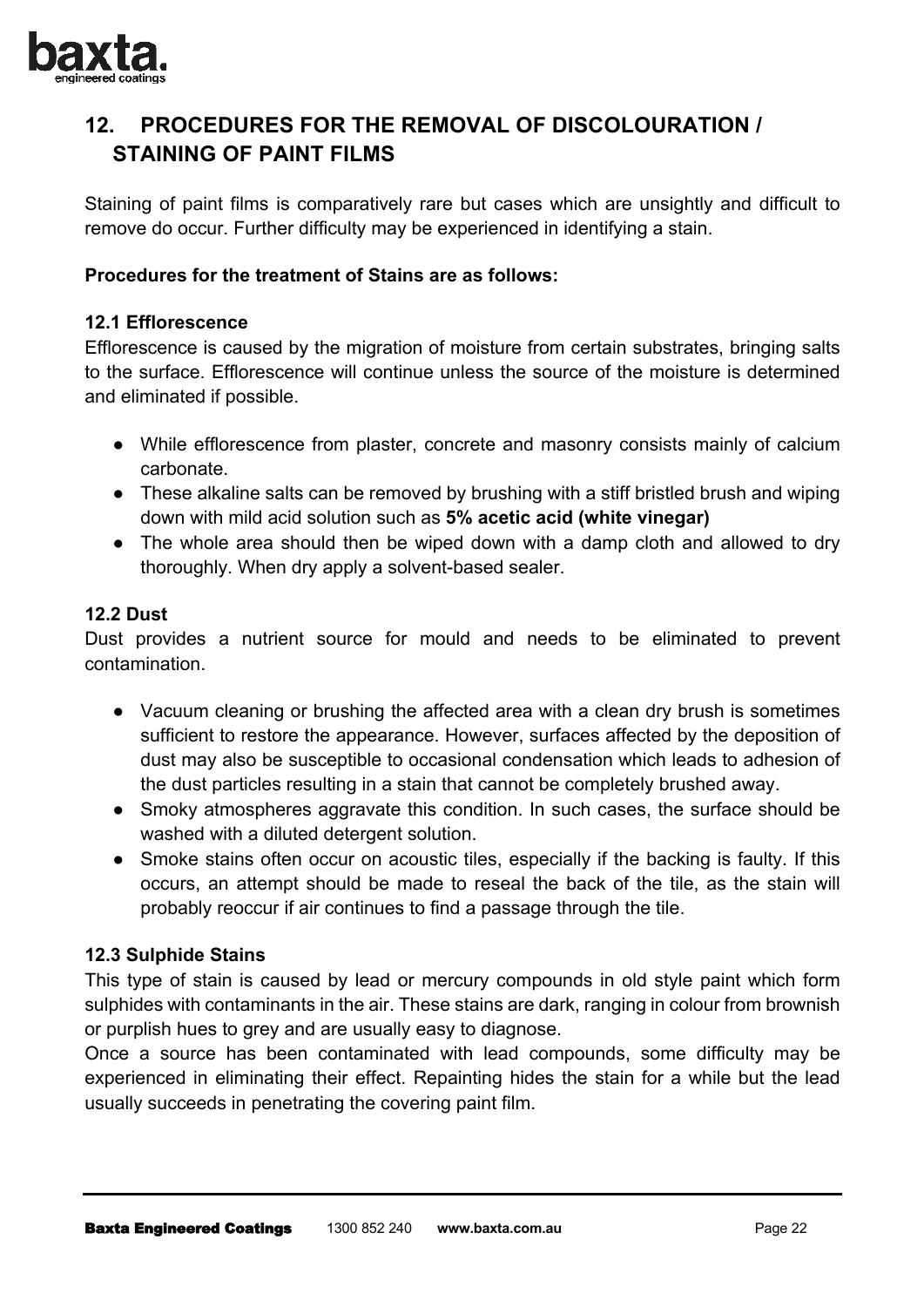

- Lead sulphide stains are usually easy to remove by treatment with **hydrogen peroxide** which can be applied either by spraying or with a cloth soaked in the agent
- Mercury sulphide stains are removed by **sodium hypochlorite** however this treatment may not be permanent. Permanent treatment may be achieved by sealing prior to repainting with an appropriate sealer specified by the manufacturer. Improved ventilation to reduce humidity may prevent reoccurrence.

# **WARNING: direct contact of undiluted hydrogen peroxide with the skin should be avoided. Refer to manufacturer's instructions for use of this product.**

## **12.4 Iron Stains**

Iron stains variously show up as spots arising from contamination of surfaces with metallic iron or more generally from contamination by iron compounds in the substrate.

- These stains are removed by treatment of a solution of **8g oxalic acid in 100ml water**. Unless the iron contaminant is gouged out, staining will reappear.
- To prevent the stain from reappearing after treatment the area should be coated with a solvent borne sealer.
- For more persistent staining the addition of **2g of sodium fluoride** to the solution is recommended. Following stain removal, remove any residual acid from the surface with **5g/10-0ml of sodium bicarbonate solution**.
- Clean rust from surfaces.
- Use inhibitive metal primer (refer to **AS 2312** for details)
- Surfaces which are inaccessible for painting such as lintel and other gaps which allow moisture ingress should be sealed where possible.

# **WARNING: Oxalic acid can be harmful to your health. Appropriate safety precautions and equipment should be used at all times.**

# **12.5 Tannin Stains**

- Tannin stains are derived from various timbers and can be avoided by priming the timber before painting.
- Timbers with excessive tannin migration e.g. cedar, merbau and similar, a **solvent borne primer** is necessary.

# **12.6 Grease**

- Wash surfaces with warm water and sugar soap preparation (1:4) or household detergent which has been dissolved.
- Repeat until the grease is removed
- Rinse area with water
- Allow to dry thoroughly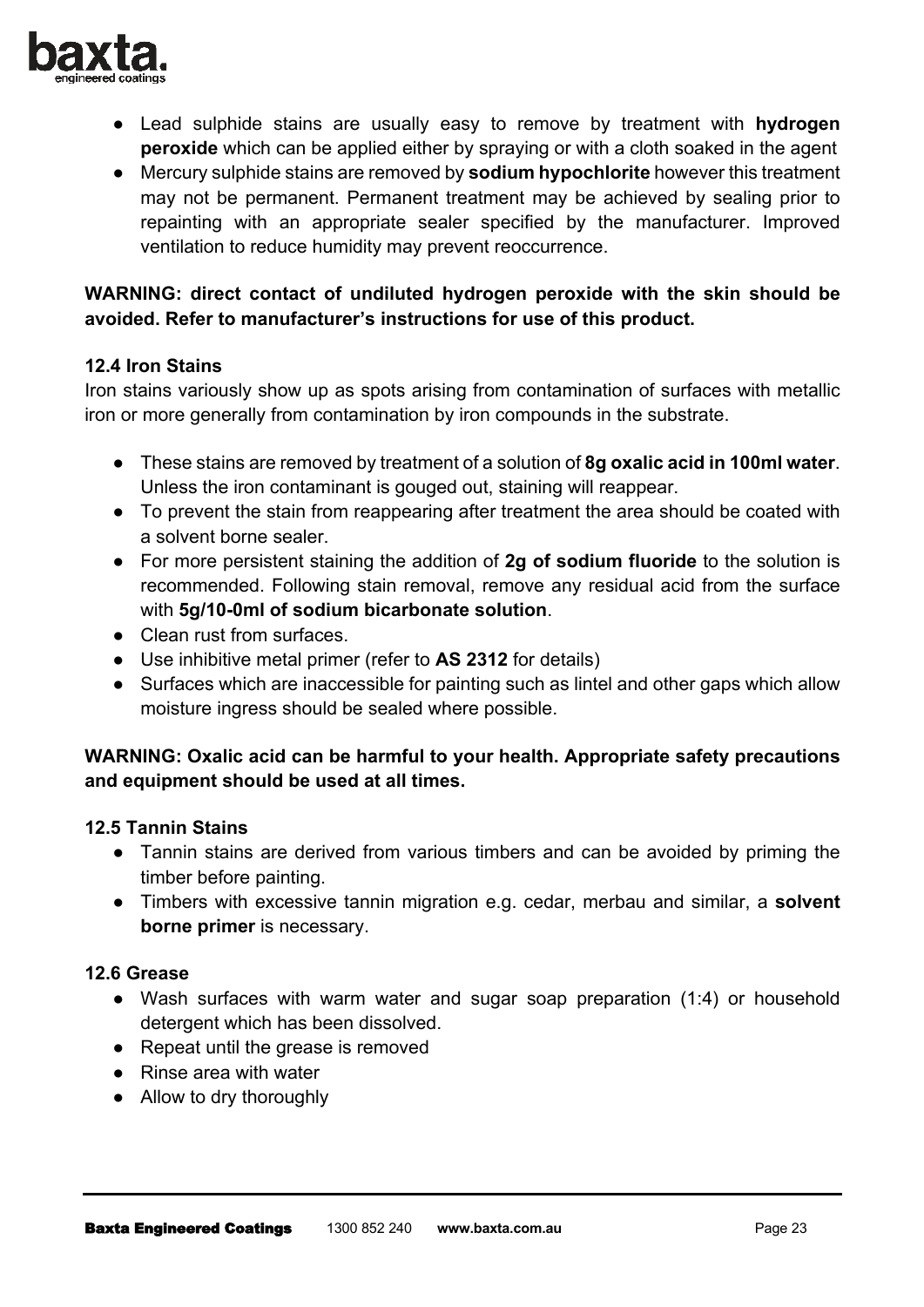

# **13. YELLOWING**

# **13.1 Enamel Paints**

Enamel paints on interior trim areas often dry to a yellowish "*off colour*" due to application of the enamel while fumes from latex based oil and ceiling paints or undercoats are still present in the room.

This discolouration is permanent and can only be avoided by **providing ample ventilation to ensure that all fumes have been eliminated prior to application of enamel trim paints**.

# **13.2 Alkyd Enamel Paint**

Alkyd enamel paints discolour to a cream/yellow colour in rooms or areas where there is little or no sunlight such as passageways, behind doors and inside cupboards. This discolouration is reversible and **allowing sunlight into the area for a few days** will usually restore the colour to its original shade.

## **13.3 Polyurethane**

Polyurethane based enamels and varnishes discolour permanently when exposed to strong sunlight for extended periods.

#### **13.4 Varnished Timber**

Varnished timber may discolour over time by prolonged exposure to sunlight e.g. pinus radiata. Other species may fade thereby mask the colour change of the varnish e.g. cedar and redwood.

# **13.5 Epoxy and Polyurethane Coatings**

Epoxy and polyurethane coatings discolour under the influence of sunlight.

Care is needed to specify non-yellowing resin combinations for these materials if colour retention is a critical property.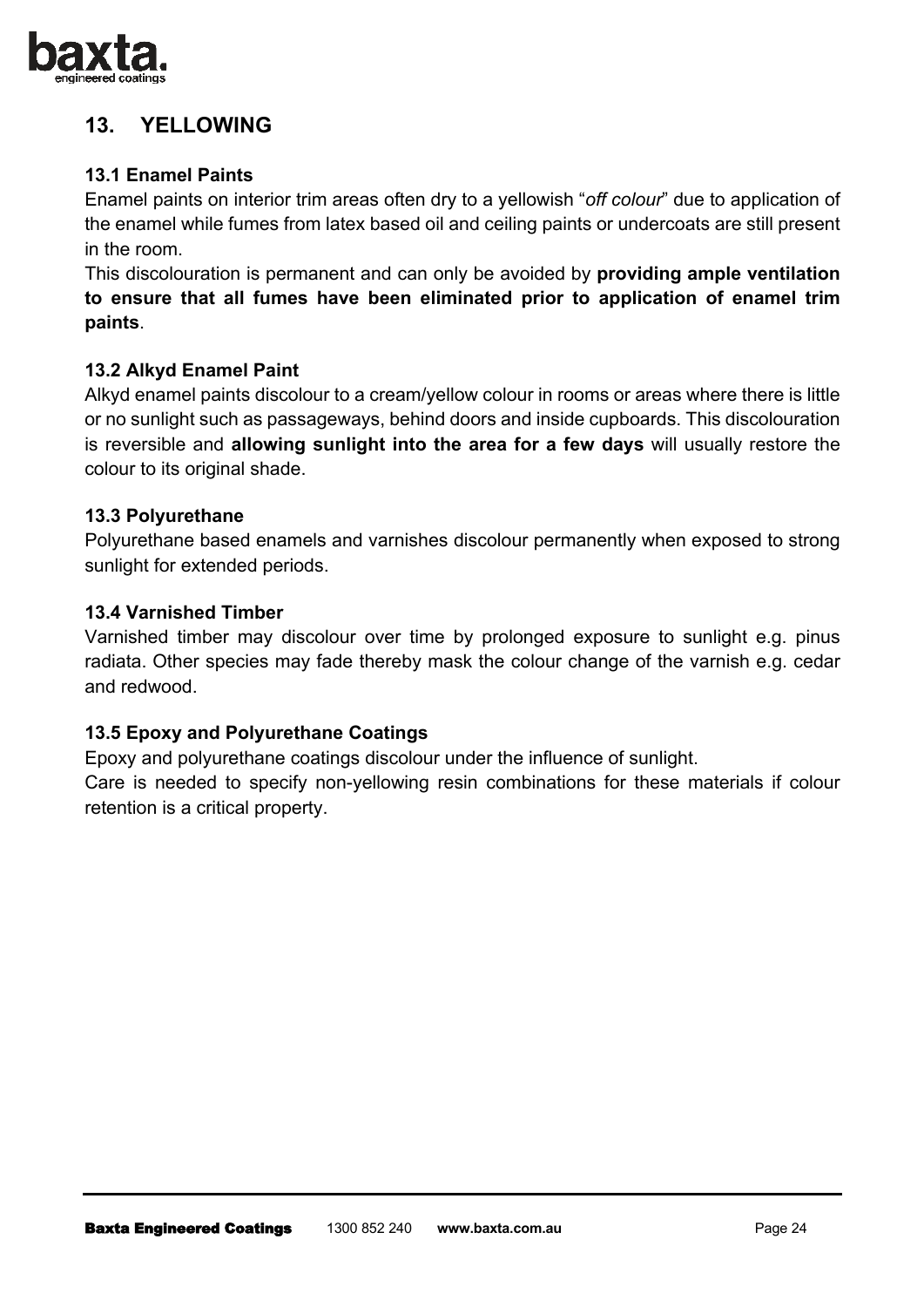

# **14. VANADIUM STAINING**

Vanadium stains consist of yellow, green or reddish-brown discolouration of paint applied over light coloured bricks. They can be chemically treated as follows:

- Caustic soda or caustic potash applied as a 10% by weight aqueous solution, or
- Hypochlorite bleach applied as a 10% solution of liquid pool chlorine.

Both these treatments should be rinsed thoroughly with copious amounts of clean water after the stain has disappeared.

Hypochlorous acid which is often applied to brick work to remove mortar stains and residues should be avoided where vanadium stains are present as the vanadium darkens in the presence of this chemical and becomes more difficult to remove.

**WARNING: Caustic Soda, caustic potash, hypochlorite bleach and liquid pool chlorine require care when handling. Appropriate safety precautions and equipment should be used when handling these substances. Observe all safety precautions set out by the manufacturer before use.**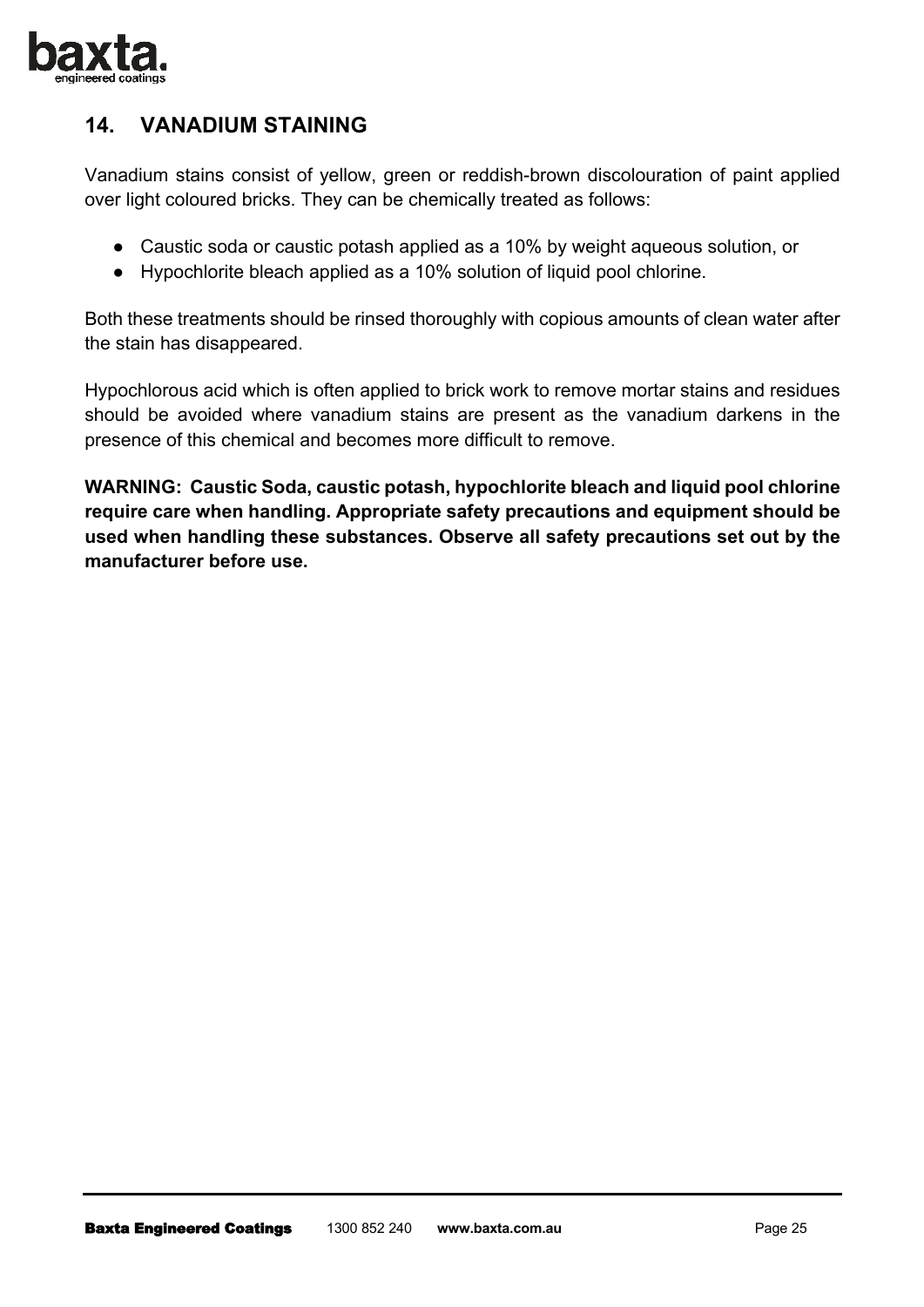

# **15. INDUSTRIAL COATING**

Different coating types do deteriorate at different rates, but even **high-performance** protective coatings will perform far more effectively for longer if they are regularly maintained. Dirt, grime and airborne salt deposits from the atmosphere can damage the coating surface and must be regularly cleaned off. Also, any mechanical damage to the coating must be promptly repaired to restore the original protection to the substrate. All this must be accomplished in a controlled, planned way.

## **15.1 Maintenance Guide**

It is important that maintenance be done on a regular basis. A maintenance program includes a regular cleaning process, followed by an inspection report and repair and maintenance guidelines based on the inspection report.

The maintenance program should be done routinely on, say, a three-monthly interval; six months should be considered maximum. More frequent maintenance should be carried out in polluted, chemical, or other corrosive environments.

## **15.2 Suggested Cleaning Process**

The following is a guide only; details may vary according to the conditions the surface is subject to and the nature of the coating system. Do not use bore water, as the minerals can stain the coating and may cause long term coating failure.

- Wash and degrease the surface in accordance with **AS 1627.1** with a free-rinsing, alkaline detergent (such as **Gibson F310B** or **Gamlen CA No 1**) in strict accordance with the manufacturer's written instructions and all safety warnings. The use of warm water may aid the emulsification, of heavy oily deposits. (Care must be taken not to use excessively hot detergent solution on single pack coatings as this may affect gloss/and or adhesion)
- Persistent deposits may be removed with a soft bristle brush. Do not use abrasive tools on the coating.
- Rinse with fresh potable water and ensure all solvable salts are removed in accordance with **AS 3894.6** methods A&D. Repeat until the surface is clean.
- For deposits, resistant to detergents, such as adhesive residues, a solvent can be used effectively to dissolve the deposit. Choice of solvent is critical, however, as certain coatings (particularly single pack coatings) are very sensitive to solvents and will easily lose gloss, or worse still, dissolve. The most benign solvents recommended are methylated spirits, white spirits or isopropanol. Two pack coatings, however, are generally resistant to most common solvents, so the choice of cleaning agent is much broader. A small test area should be checked prior to cleaning to ensure that no softening or colour change will occur. Ensure the contact time for the solvent is minimal, and that the solvent and dissolved residues are thoroughly rinsed from the surface.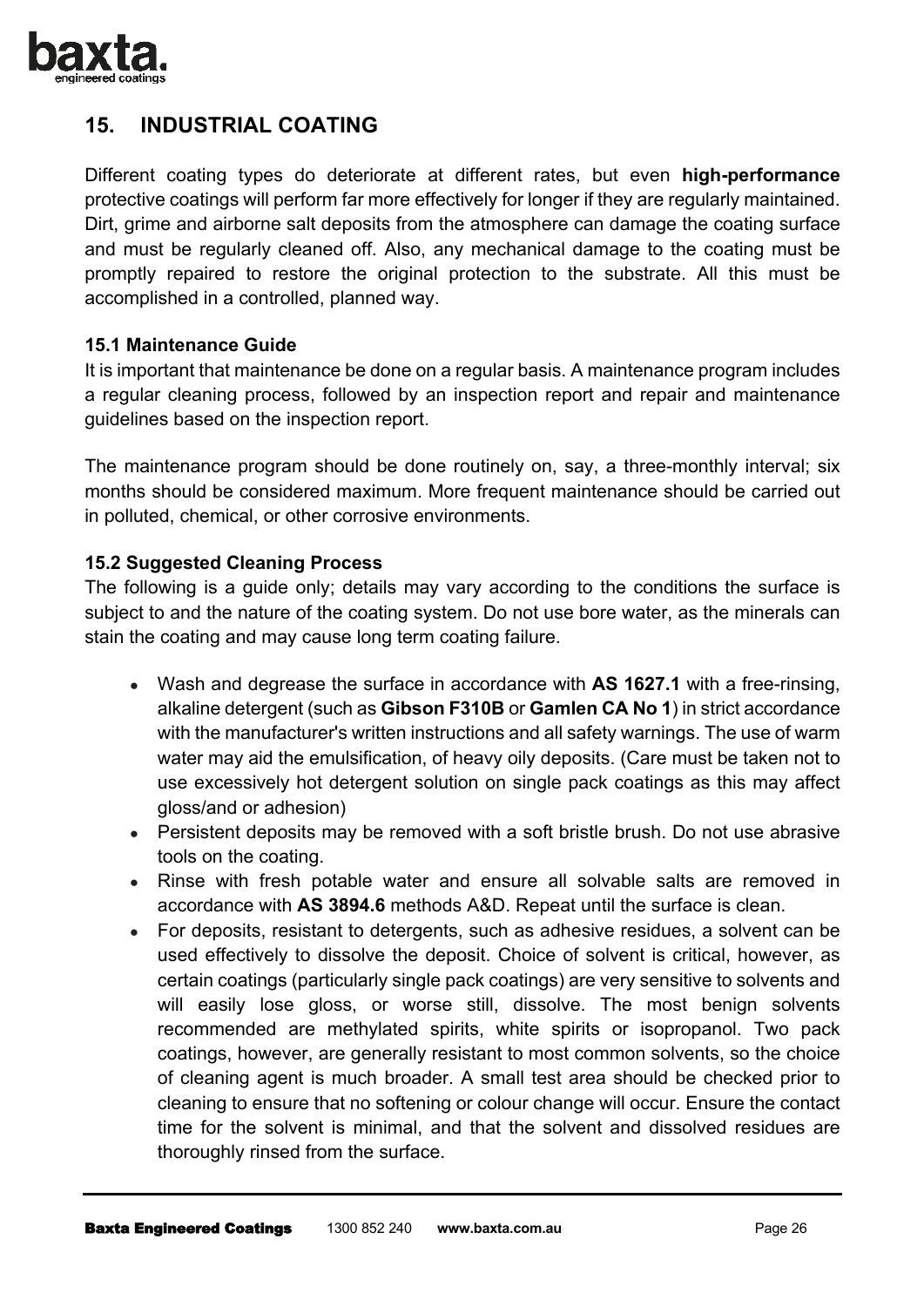

#### **15.3 Organic Finishes**

 All organic finishes are prone to some degradation on outdoor exposure, and after long service some change of colour and gloss or chalking is expected. The integrity of the film and its protective qualities are generally not affected, however, and unless the coating is damaged, and/ or shows signs of substrate deterioration, the coating can be left as is. If, however, the coating is in a shopping mall or residential or commercial building facade where aesthetics are important, the coating should be restored to the original appearance.